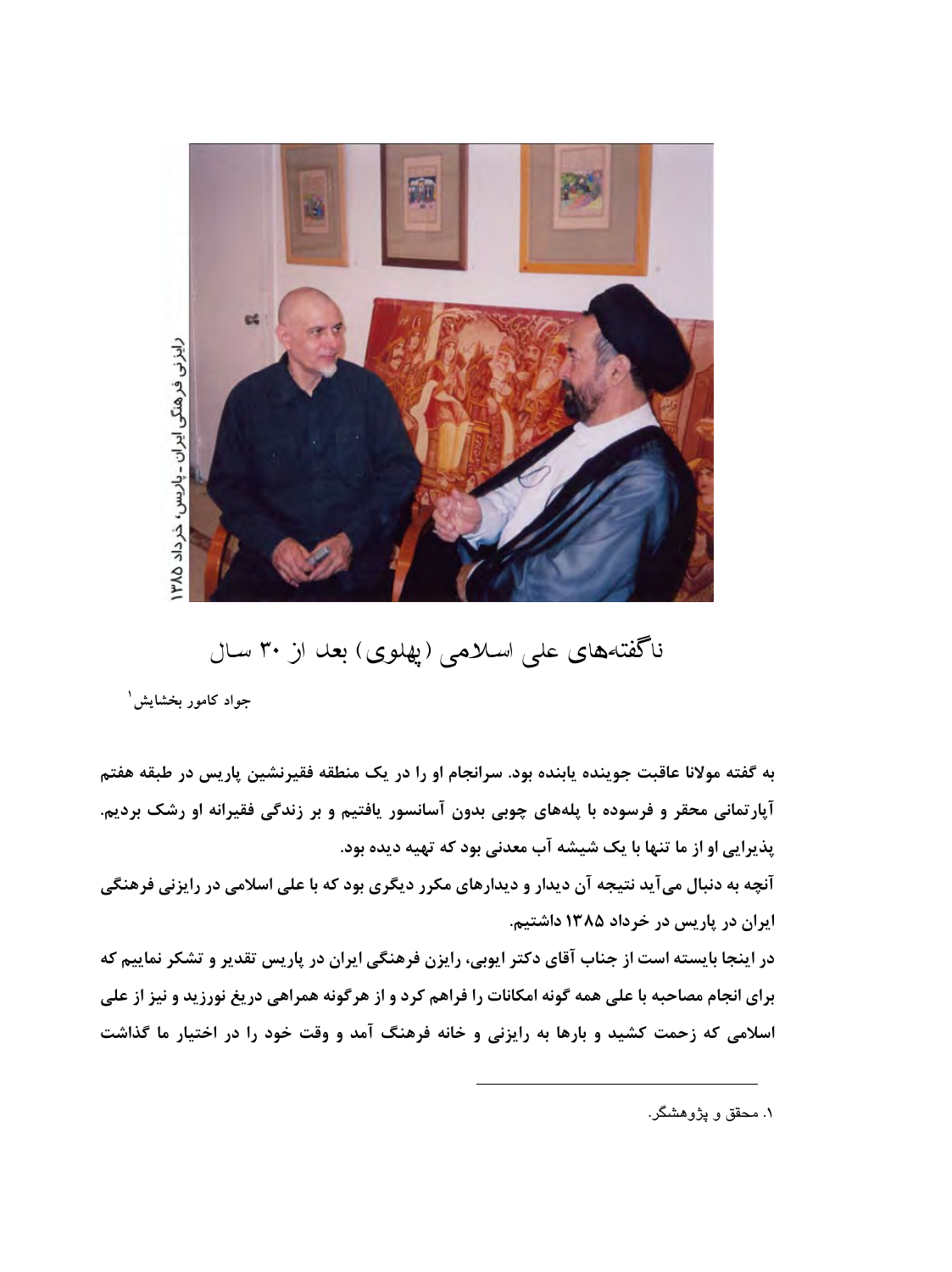

#### ♦ مقدمه

علي (پاتريک) پهلوي که بعدها نام خانوادگي اش را به «اسلامي» تغيير داد و نـام خــارجي اش، پاتریک، را از شناسنامهاش حذف کرد، حاصل ازدواج علیرضــا پهلـوی و کریـستین شلوســکی فرانسوی ـ لهستانی است. علی رغم مخالفت محمدرضـا پهلـوی، شـاه سـابق ایـران، بـا ازدواج علیرضا و کریستین این ازدواج صورت گرفت و پاتریک چهار سال پس از تولدش به ایران آمد و در دربار پهلوی رشد و نمو یافت. در دورهای که همسران شاه نمی،توانستند جانشینی بـرای وی به دنیا بیاورند علی (پاتریک) اصـلی تـرین گزینـه بـرای ولیعهـدی و جانـشینی محمدرضــا پهلوی بود. البته این ایام مربوط به زمان پس از مـرگ علیرضــا اسـت. چـون پـیش از آن و در دورهای که علیرضا پهلوی با هواپیما سقوط نکرده و از دنیا نرفته بود، او بهترین گزینــه بـرای ولیعهدی و جانشینی بود. دلیل مخالفت محمدرضا با ازدواج علیرضا با تبعه خارجی نیز همـین نکته بود، او از انتقال سلطنت از دست پهلوی ها به غیر واهمه داشت.

له مه مه

خصوصیات اخلاقی علیرضا پهلوی به حدی به رضاشاه نزدیک بـود کـه بـسیاری از رجـال معتقد بو دند ر ضاشاه مے پابست به جای محمدر ضا، علیر ضا را ولیعهد مے کر د. اشیر ف پهلیوی هم در خاطراتش گفته است که برادرش علیرضا از نظـر اخـلاق و رفتـار بـه پـدرش رضاشــاه شباهت زیادی داشت. این در حالی است که محمدرضا فاقـد چنـین خـصـوصـیاتی بـود. بــه هــر روی، از زمان کشته شدن علیرضا پهلوی در ۱۳۳۳ تا زمان تولد رضای فرح دیبـا، ٰ علـی تنهـا گزینه برای ولیعهدی محمدرضا پهلوی بود و محمدرضا بر خلاف میل باطنیاش، به ناچـار بــه

۰. ۹ آبان ۱۳۳۹.

 $1F1$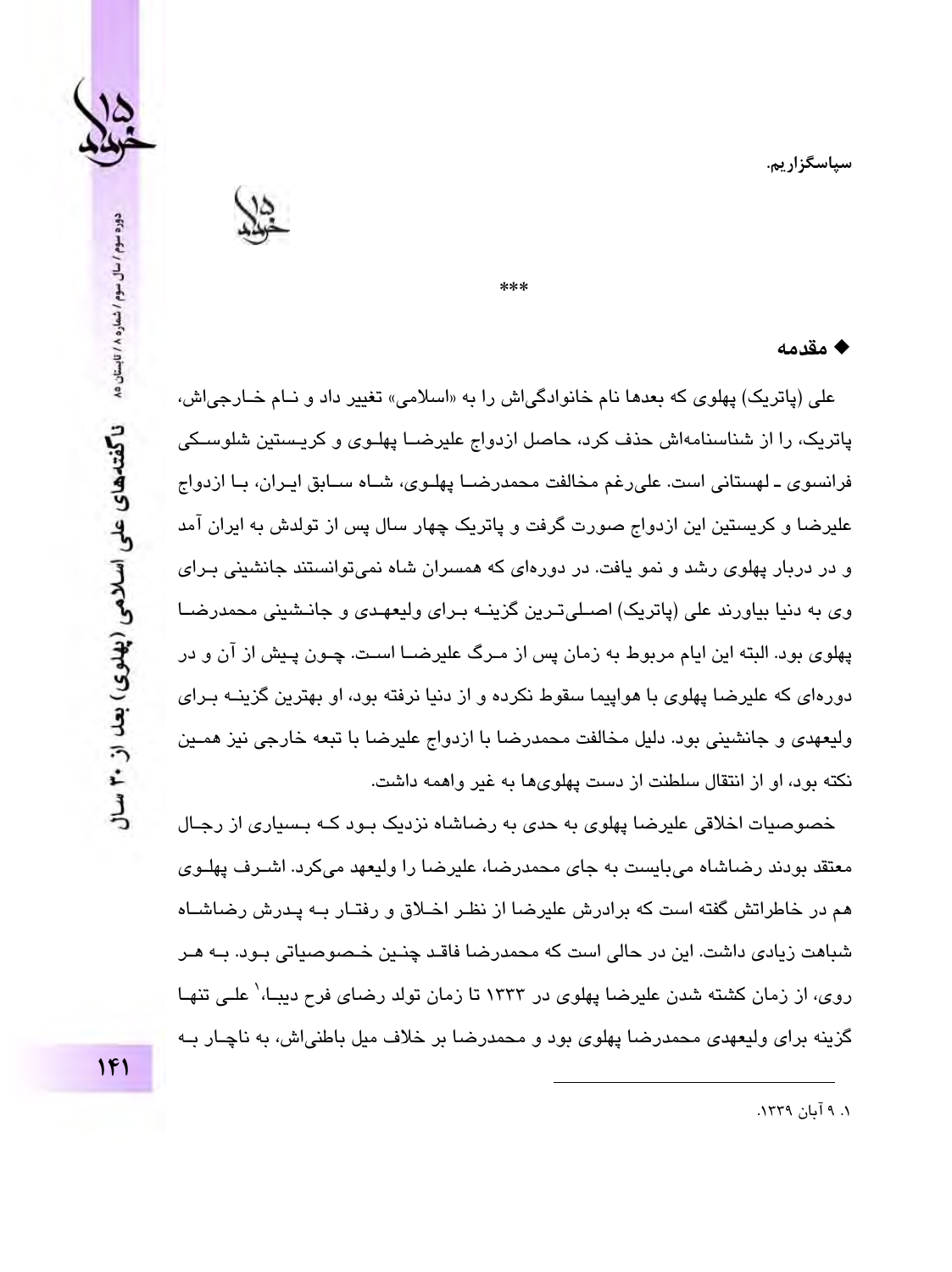

تربیت وی در دربار و نیز خارج از ایران همت گماشت. اما او بـه فراگیـری آداب سـلطنت روی خوش نشان نمی،داد. علی به همراه مادر و مادربزرگ فرانسویاش به تهران آمده بود و دریبار و در باریان که در کمال ناباوری او را ولیعهد ایران می،دیدند برای وی و میادر و میادریزرگش مشکلات عدیدهای پدید می آور دند.

با تولد رضا پهلوی، ولیعهد ناکام ایران، محمدرضا به آینده سلطنت خود امیدوار شد و از آن به بعد علي از نام و آوازه افتاد و زندگي آرامي را در تهران آغاز كرد. او در آغاز دوره جواني بر اثر ارتباط با چند فیلسوف ایرانی و نیز آشنایی و ارتباط با بهمن حجت کاشانی دچار تحول روحي عجيبي شد و همين تحول روحي زندگي وي را دگرگون کرد. او پا اعبلام اينکـه اسبـلام آورده است زندگی در میان دربار و درباریان را رها کـرد و زنـدگی نـوینی را آغـاز نمـود. از کارهای زشت و نایسند قبلی!ش دست کشید و برای درک هر چه بیشتر اسلام و نیز فهم بهتر قرآن، به مطالعه متون اسلامی پرداخت و ارتباط خود را با بهمن حجت کاشیانی بیشتر کرد. چندی نیز وارد مدرسه نظام شد اما آن را با روحیهاش سازگار ندید و آنجا را رها کرد. پس از مدتی با یک لهستانی ازدواج کرد. اصلی ترین شرط وی برای ازدواج با سـونیا، ایمـان و اســلام آوردن وي بود. سونيا پس از چند ماه مطالعه درباره اسلام نظر موافقش را اعــلام نمــود و آن دو زندگی مشترکشان را آغاز کردند.

اسلام آوردن علی و رفتارهای او مورد تمسخر دربار و درباریان قرار گرفت و او از دربـار طرد شد. همین موضوع و نیز احتمال کشته شـدن علیرضــا` توسـط محمدرضــا، کینــه علــی را

۱. علیرضا پهلوی فرزند رضا پهلوی و پیرادر تنبی محمدرضیا، در ۱۲ فروردین ۱۳۰۱ در تهران به دنیا آمید او شیاهت ظاهری زیادی به پدرش داشت. تا کلاس چهارم در دستتان نظـام بـود. پـس از آن بـرای ادامـه تحـصیل در ۱۳۱۰ عازم لورزان سوئیس شد و در ۱۳۱۵ به ایران بازگشت. پس از بازگشت دوباره وارد دبیرستان نظام شد و در ۱۳۱۸ دوره دببرستان را به پایان رسانید و به دانـشکده افسری راه یافت. او در ۱۳۲۰ گواهینامـه افسری گرفت. علیرضا را فردی شرور، ماجراجو و خشن دانستهاند. او در سفری به پاریس با کریستین شلوسکی ازدواج کرد و از وی صاحب فرزندی به نام علی شد. علیرضا در دورهای که محمدرضا پهلوی فرزند پسری نداشت ولیعهد ایـران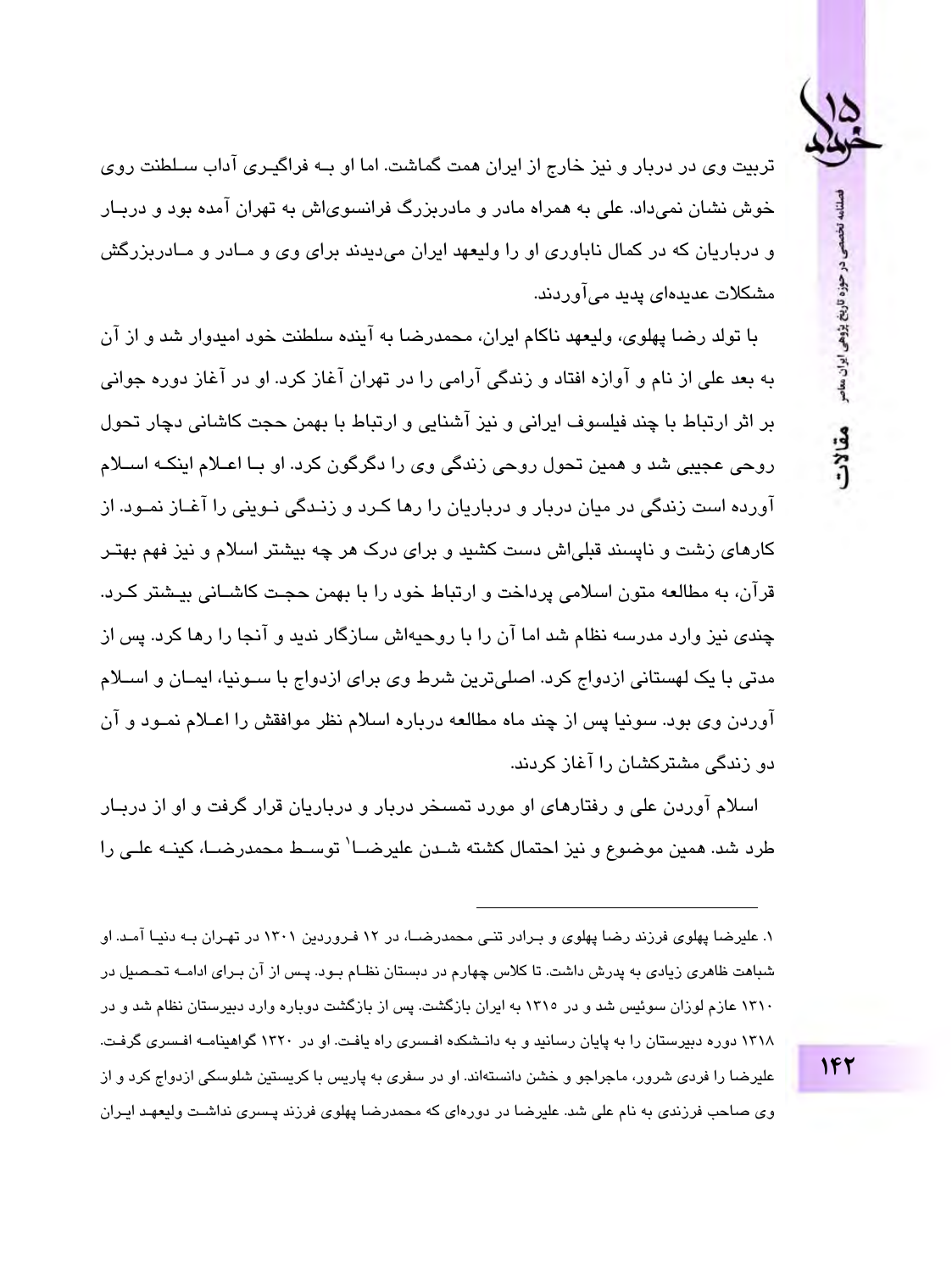

نسبت به خاندان پهلوی بیشتر کرد و ارتباط وی با بهمن حجت کاشانی و رفتارها و گفتارهـای وی ـ که بیشتر در راستای افشاگری فساد خاندان پهلوی بود ـ این اندیشه را تقویت نمود.

در ۱۳۵۱، بهمن حجت کاشانی به همراه خانوادهاش به خـرمدره رفـت تـا بـرای جامــه عمـل پوشاندن به اندیشههای آرمانی اش شهرک کـوچکی در آن منطقـه احـداث نمـوده و احتیاجـات زندگی!ش را خود تأمین کند و در کنار آن اگر موقعیتی به دست آورد حرکت مسلحانهای علیـه عوامل ظلم و فساد انجام دهد. اقدامات بهمن در خرمدره موفقیتآمیز نبود، او نتوانـست اهــالی آن روستا را متحول کند و به حرکت مسلحانه وادارد. حدود هفتاد خــانوار در مدینــه فاضــله و آرمانی او ساکن شده و در کنار وی به کشت و زراعت پرداختند. لیکن اندیشههـای سیاسـی و انقلابی او را برنتافتند. در همین دوران علی پهلوی ارتبـاط تنگـاتنگی بـا بهمـن حجـت کاشـانی داشت. او به طور مداوم به خرمدره میآمد و به بهمن سر میزد و گاهی تـا سـاعتـهـا بـا هــم خلوت مے کردند.

در فروردین ١٣٥٤ بهمن حجت کاشانی ـ بنا به گفته آشنایان و اطرافیـان تحـت تـأثیر آیـات قرآن ـ پرنامه هجرتش را آغاز کرد. او په غاري رفت تا در فرصتي ديگر پرنامه چهادش را پـه مرحله اجرا درآورد. در این زمان از علی پهلوی هم برای انجام عملیات مـسلحانه علیـه عوامـل فساد به ویژه دربار و شخص شاه دعوت کرد، امـا او نیـذیرفت و جهـاد بـا زبـان و افـشاگری فساد و فاسدان را بر جهاد با سلاح ترجیح داد. با این همه در بسیاری از موارد به بهمـن کمـک کرد و در ایام هجرت بهمن به غار، او به همراه همسرش در مزرعه بهمن اقامت گزیـد. حرکــات او و بهمن حجت کاشانی زیر ذرهبین عوامل ساواک قرار گرفتـه بـود، بـه همـین دلیـل پـس از حرکت مسلحانه ناموفق بهمن در ۲۹ فروردین ۱۳۰٤ علی پهلوی نیـز دسـتگیر و روانــه زنـدان شد. در بیرون از زندان شایع گردید که علی قصد داشت عمویش را از بین ببرد. علی مدت هفده

بود. او سرانجام در ۸ آبان ۱۳۳۳ به هنگام مراجعت از شمال به تهران به شکل مرموزی در یک سـانحه هـوایی بـه قتل رسید.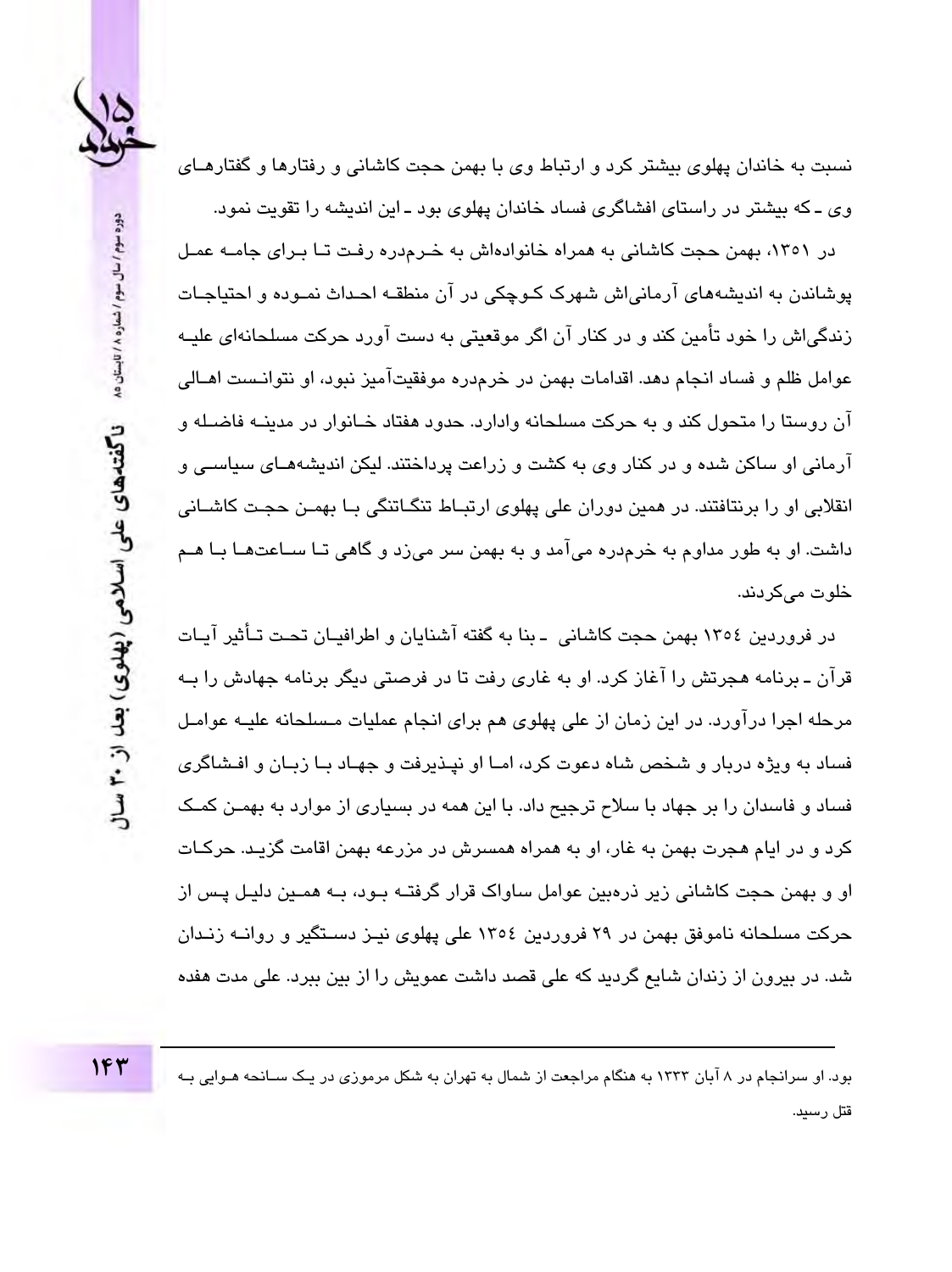فصلنامه تخصصي در حوزه تاریخ پژوهی ایران معاص

مقالات

روز در زندان اوین به سر برد. او روزی چهار ساعت بـازجویی مـیشـد. علـی پهلـوی پـس از آزادی نام خانوادگی اش را به «اسلامی» تغییر داد و ارتباط خود را کاملا با دربار قطـع کـرد و در کلاله در زمینهای پدریاش به فعالیتهای کشاورزی پرداخت. او قانون اسلامی کبار را در مزارعش به اجرا درآورد. زمینهای فراوانی را زیر کشت برد و عدهای را به کار گرفت و تأثیر مثبتی در اقتصاد آن سامان گذارد. او در کنار فعالیتهای کشاورزی، جهـاد زیـانی|ش را نیـز آغاز کرد و با سفر به روستاها و شهرهای همجوار، علیه شاه و دربار به افشاگری پرداخت و به همین دلیل در میان مـردم آن ســامان نــام و آوازهای یافـت. اقـدامات او بــه مـذاق دربــار و درباريان خوش نمي آمد، لذا از طريق عوامل نفوذي در منطقــه بــه گونــههــاي مختلـف بــه علــي اسلامی فشار آوردند و سرانجام اتهام کمونیستی به وی زدند، امـا علـی اسـلامی همچنـان بـه فعالیتهای خود ادامه داد. او به امور شـرعی پایبنـد بـود و خمـس و زکـات امـوالش را بـرای آیتالله ملایری میفرستاد و از پاری رسـاندن بـه مـردم مـستمند و فقیـر منطقـه نیـز کوتـاهی نمیکرد. علی اسلامی پیروزی انقلاب اسلامی و سقوط خاندان پهلوی را در ۱۳۵۷ نظاره کرد و استقرار حکومت اسلامی را درک نمود. او چند سال پس از پیروزی انقلاب اسلامی همچنان در ایران ماند و پس از آن راهی فرانسه شـد. مـصاحبه بـا وی بـسیاری از زوایـای پنهـان تـاریخ معاصر ایران را روشن میسازد امیدواریم برای خوانندگان و پژوهشگران تاریخ مفید باشد.

### ♦ تولد و خانواده

من علی اسلامی در شهریور ۱۳۲۲ در پاریس به دنیا آمدم، در آپارتمانی که روبهروی میدان ویکتور هوگو واقع بود. به هنگام تولد بند نافم پیچ خورده بود و دیگر حرکتی نداشـتم. پزشـک معالج مادرم احساس کرده بود که من دیگر میردهام امیا ایینگوینه نیشد و مین ییا صیدمات و سختی،های زیادی به دنیا آمدم و مادرم و پزشک معالجم را شـادمان کـردم. مـادرم کریـستین شلوسکی فرانسوی ـ لهستانی بود و دین مسیحیت داشت. پدربزرگ مادریام لئون شلوسکی و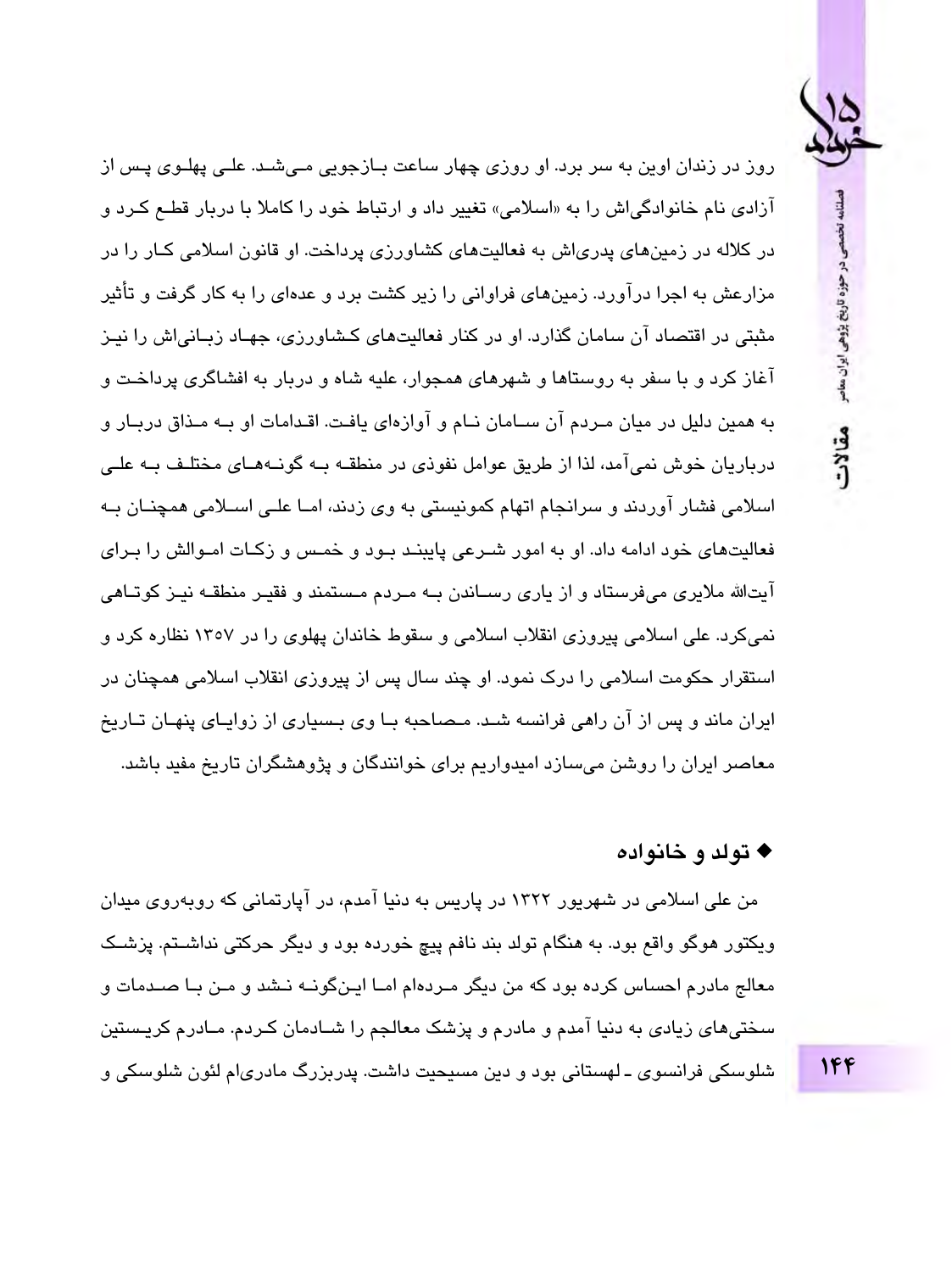

دوره سوم / سال سوم / شماره ۸ / تابستان ۸۵

ناگفتههای علی اسلامی (پهلوی) بعد از ۳۰ سال

مادربزرگم اِون بوشز نام داشتند. من در آپارتمان این زوج پیر به دنیا آمدم. زوجی که زنـدگی خوبی داشتند اما میلیونر هم نبودنـد. پـدرم علیرضــا پهلـوی نیـز مـدتی در کنـار پـدر و مـادر همسرش در فرانسه زندگی کرده بود.



نامم پاتریک بود که بعدها به علی تبدیل شد و فامیلیام پهلوی بود که خودم بعـدها آن را بــه اسلامی تغییر دادم و کوشیدم خودم را از انتساب به خانواده پهلوی مبرا دارم.

مادر من پیش از ازدواج با علیرضا پهلوی یکبار ازدواج کرده بود. حتی برادر نـاتنی|ی دارم که شش سال از من بزرگتر است. ازدواج اول مادرم با یک مرد آلمانی بوده است. روزی پدرم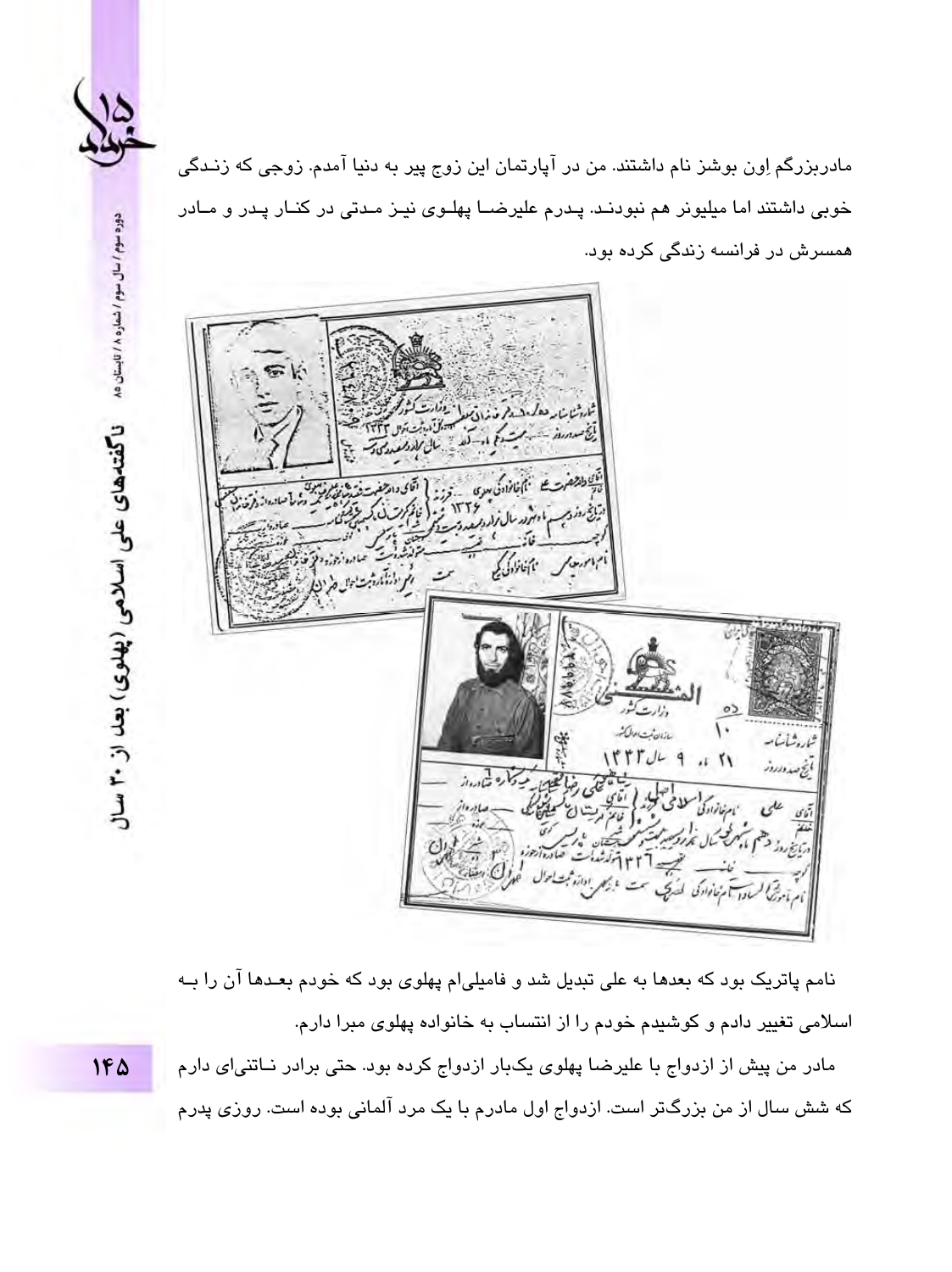فصلتامه

نحصص در حوزه تاریخ پژوهی ایران سام

مقالات

از سوی محمدرضا شاه مأموریت مییابد با یکی از ژنرالهای فرانسه وارد پاریس شود.

إفادون  $0.15/4 - 5.5$  $-15/1059 - 16$ بازمان ثمية إحوال كثه  $\mathcal{L}$ رياست ار ارد گذرناسد آقار. والا حضرت على بهلور درخواست تغييرنا بخانواد في وصد ورعناسفا، ازايمن اداره يتنافيرخروج ازكفيونمودي دفدين رسيدكي بالجام فرخواستثبان مدلوم ثدف اسناد سجلي ور وهصروا فغالش جزا سابراستاد سجلي خاندان بمهلورد ركذهنه دراثرتوميه غاءات اختص به وزارت درباروقت منتقل عده واكنون درد سترس سازيان عبت احوال نيست فلذا " با مراجعت بعدارك ابرازن ازناحيه ابشان ( فتوكبي شناسنا هعا يخود وهمسرشان )نسبت به درخواسست تخییرنا به انواد گیشان به واژه (اسلامی اصل ) که بلا معارض بوده اقدام گردید . ابنك شخصات ويوخانواده اش بشرح زيواعلام مشود : <sub>1</sub> - نام ونام خانواد ٿي - علي اسلامي اصل يدر \_طيوضا عادر -كريستيان اكسيعان تاريخ تولد - ١٢١١/٢١٩ مەل ئۆلد ميارىس بدل عد ورثناسنا، بالجران دساره دناسنا ه \_ ده / ١٠ ٢- همسر - نام ونا مدانوار کی سينيا ماريما ( مريم) نام ونام خانواد تمي -الملاس اصل بدر ـ والتـــر لحادر - دورًا تاريخ تولد و ١٢٧/١٧/١٤ مدل تولد سنييس نجل صدير دطيران شعاره شناستا ه -٢٤

او در طول چند روز اقامت در پاریس در جریان یک میهمانی با مادرم آشنا میشود. آشنایی و ارتباط این دو به عروسیشان میانجامد. شاه را در جریـان قـرار مـیدهنـد و او بـرای پـدرم پیغام میفرستد که علیرضا نباید با یک خارجی وصلت کند، اما دیگر کـار از کـار گذشــته بـود. شاه پس از متوجه شدن اوضاع، ماهانه پدرم را قطع میکند و پدرم در پاسخ به این عمـل شـاه تصمیم میگیرد به ایراهای پاریس برود و خوانندگی کند. شاه به دلیل ترس از مردم، از موضع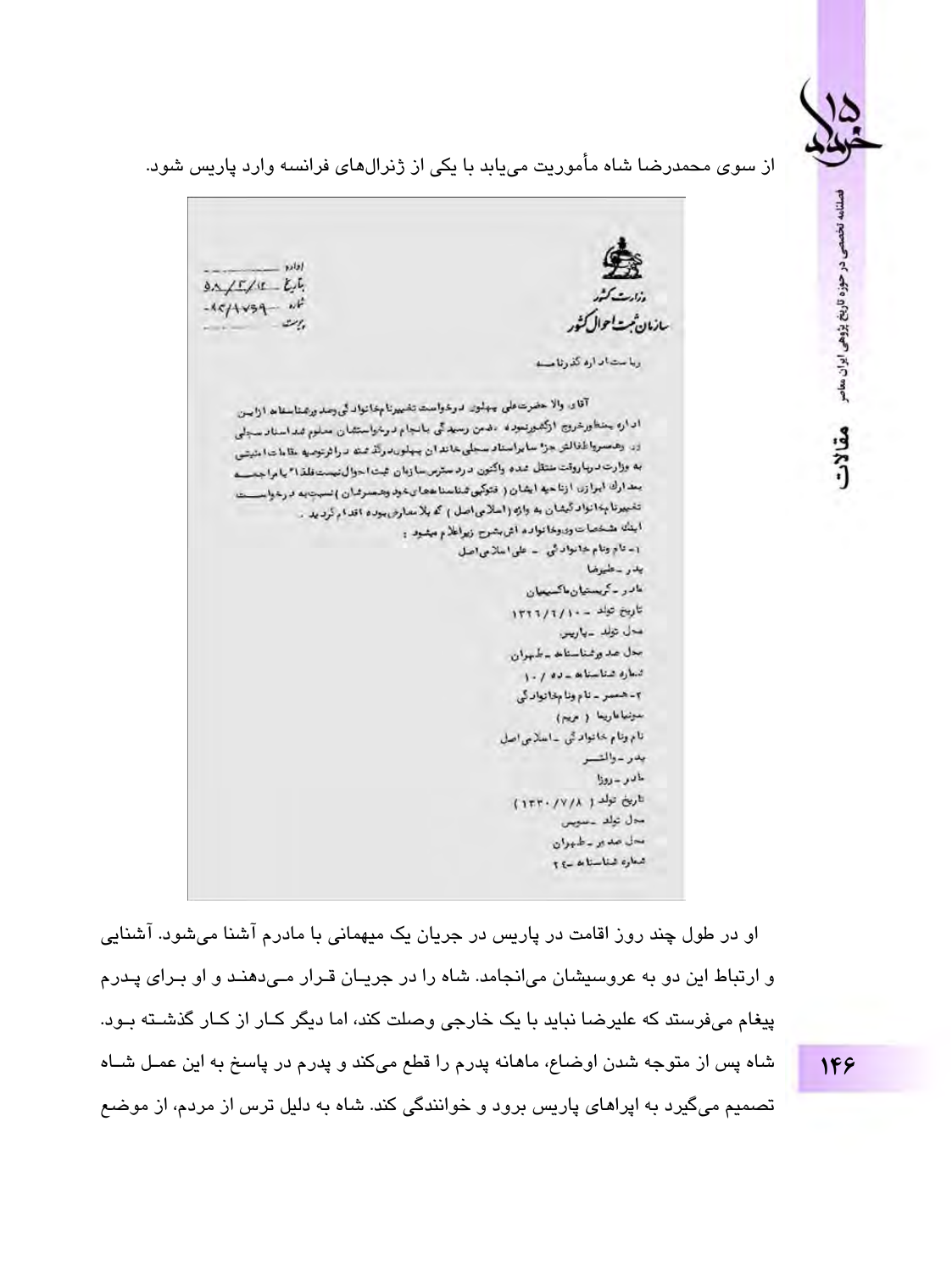

خود عقبنشینی میکند و با او شرط میبندد که پول ماهانهاش را به شرطی قطع نمیکند که از ازدواج با آن زن خارجی بچهای نداشته باشد. چون او پسر نداشت و علیرضا ولیعهـدش بـود، نمی خواست سلطنت پهلوی به دست نژاد و تبارهای دیگر بیفتد. لذا از همان ابتدا کینهای نـسبت په مادرم و بعدها خود من در دل شاه ایجاد شد.

چهار سال اول زندگی!م تعریف چندانی ندارد. این دوره کوتاه را در همان فرانـسه گذرانـدم. پدرم پانزده روز پس از تولد من به ایران برگشته بود. او در چهـار ســالگی مـن نامــهای بـرای مادرم نوشت و از وی خواست مخفیانه به ایران بیاید. لذا ما با پاسپورت دخترخاله مـادرم کـه کمی شبیه او بود به ایـران آمـدیم. عکـس مـرا هـم در داخـل همـان پاسـیورت اضـافه کردنـد. مادربزرگ فرانسویام هم با ما آمد. یادم هست که با هواپیما به بغداد و از آنجا بـا ماشــین بـه همدان رفتیم. این مسیرها برای این انتخاب شـده بـود کـه ورود مـا بـه ایـران مخفیانـه بـود و نمی،خواستند کسی از ورود ما آگاهی پابد. سرانجام به تهران رسیدیم و در عمـارتی در پـارک امينالدوله نزديک مجلس شورای ملی، ميدان بهارستان، مستقر شديم. در همان محل برادر علی امینی هم عمارت سرسبز و قشنگی داشت. آن عمارت به سبک خانههای قدیمی ایران بـود. مـن ڇهار سال در آن عمارت زندگي کردم.

### ♦ در ادران

من در ۱۳۲۷ ش به ایران آمدم این دوران همزمان بود با زمانی که ثریا<sup>\</sup> همـسر محمدرضــا پهلوی بود و از وی صاحب فرزندی نمی شد. بنابراین پدرم علیرضا نایبالسلطنه و ولیعهد بـود چون محمدرضا پهلوی پسر نداشت و بـر اســاس قــانون اسـاســی بـرای اینکــه سلــسله پهلــوی

۱. ٹریا اسفندیاری همسر دوم محمدرضا پهلوی ۔ بعد از فوزیه ۔ از ایل بختیاری بود و پس از چند سـال زنـدگی بـا محمدرضا به دلیل اینکه نتوانست فرزندی برای شاه ایران بیـاورد طـلاق گرفـت و راهـی رم شـد. ثریـا اســفندیاری سرانجام در ۱۳۸۰ ش در پاریس در آپارتمانی کوچک درگذشت*. کاخ تنهایی* حاوی خاطرات ثریا اسفندیاری بـه قلـم خود اوست.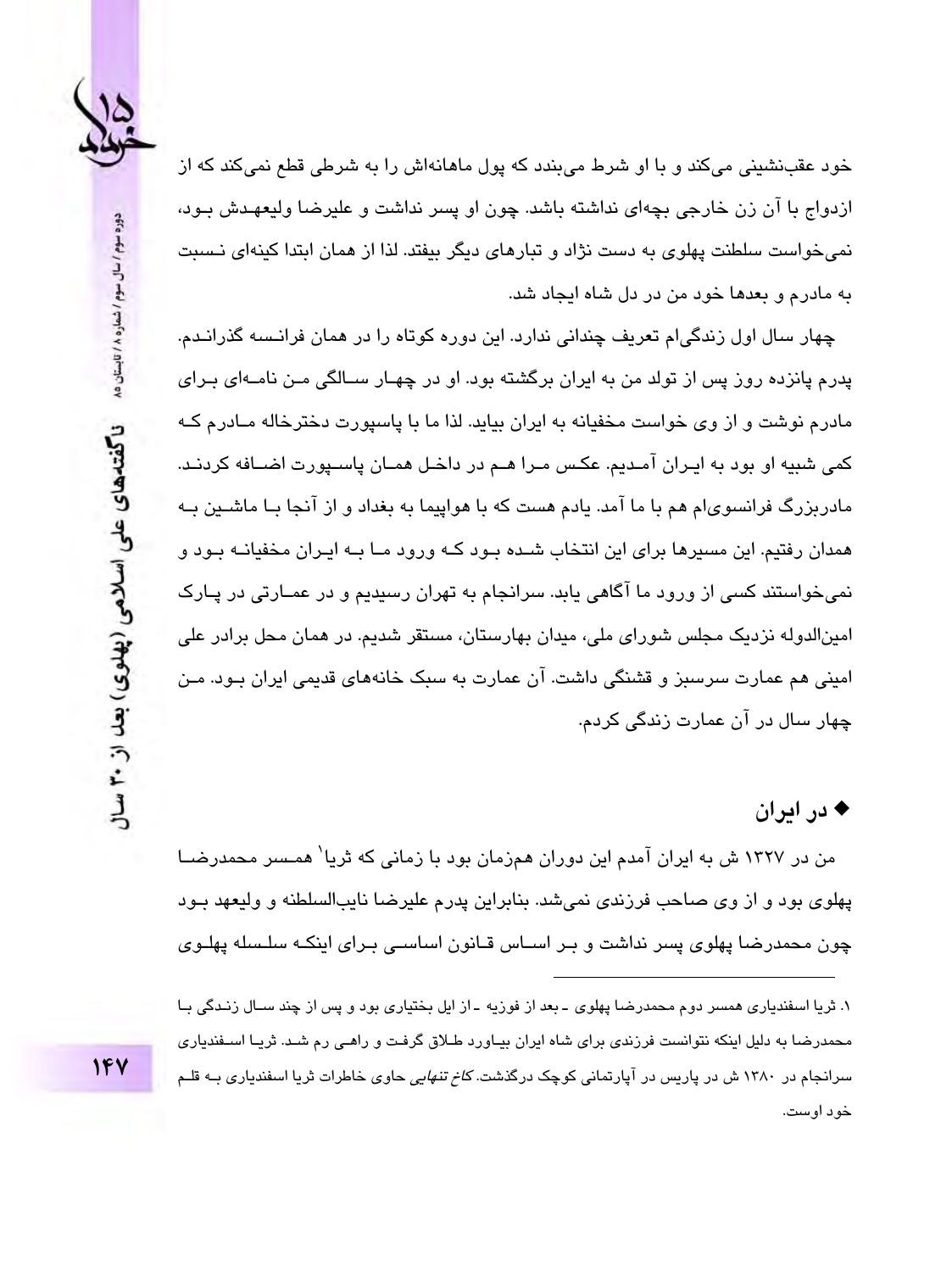

مقالات

منقرض نشود پایستی یک نفر به عنوان ولیعهد محمدرضا شاه انتخیاب مے شید. در اپن میبان اولین گزینه پدرم بود، چون دیگر برادران شاه از تبار قاجار بودند و قانون اساسی آنـان را از تخت سلطنت معزول کرده بود. شاه و ثریا و همچنـین پـدرم از ایـن موضــوع بـسیار ناراحـت بو دند.

زمان گذشت تا اینکه پدرم در جریان یک سفر هوایی کشته شد. ٰ درباره مرگ پدرم احتمالات زیادی وجود دارد، محمدرضا شاه او را کشت، انگلیسی۱ما او را کشتند یا واقعا اتفاق بـود. ایـن موضيوع خيلے، محبو است بيه هير حيال در درباره مرگ پدرم احتمالات ز سادی دنياي سياست وقـوع هـر اتفـاقى امكـان يـذير وجسود دارد، محمدرضیا شیناه او را است. صبح روز حادثــه وقتــى از خــواب کشت، انگلیسی ها او را کـشتند یـا برخاستم به اتاق مادربزرگ فرانسوی ام وارد واقعا اتفاق بود. اين موضـوع خيلــى شـدم، دیـدم جمعیـت زیـادی در آنجـا جمـع محو است بـه هـر حـال در دنيـاي شدهاند و مادرم را دلداری مے،دهند. خالــهام سياست وقوع هر اتفاقي امكان پذير ييش مـن آمـد و گفت کوچولـو پـدرت مـرده است. اســت. راســتش را بگــویم پــدرم را خیلــی نمیشناختم سه چهار بار بیشتر او را ندیده بـودم. بـا ایـن حـال تـرس وجـودم را فـرا گرفـت. دقايقي بعد با ماشين به محل وقوع حادثه رفتيم. من احساس كـردم حادثـه مزبـور سـناريويي

ىىش نىو د.

پدرم از گرگان به سمت تهران در حرکت بود. گفته بودند بنزین هواپیما تمام شـده و سـقوط کر ده است. این در حالی بود که مسیر هواپیما به جای جاده هران، جاده چـالوس انتخـاب شـده بود که دورتر بود. خدا میداند چه اتفاقی افتاد. به هر حال پدرم بـا آن وضــعیت کـشته شــد و

۱. علیرضا پهلوی در ۸ آبان ۱۳۳۳ از گرگان به تهران می آمد که در بین راه هواپیمایش ناپدیـد شـد. کوشـش بـرای پیدا کردن هواپیمای وی آغاز شد و چند روز بعد معلوم شد کـه هواپیمـا در نزدیکـی لار (کوهـستان البـرز) ســقوط کرده و علیرضا و نیز خلبان هواپیما ـ مهاجری ـ کشته شدهاند.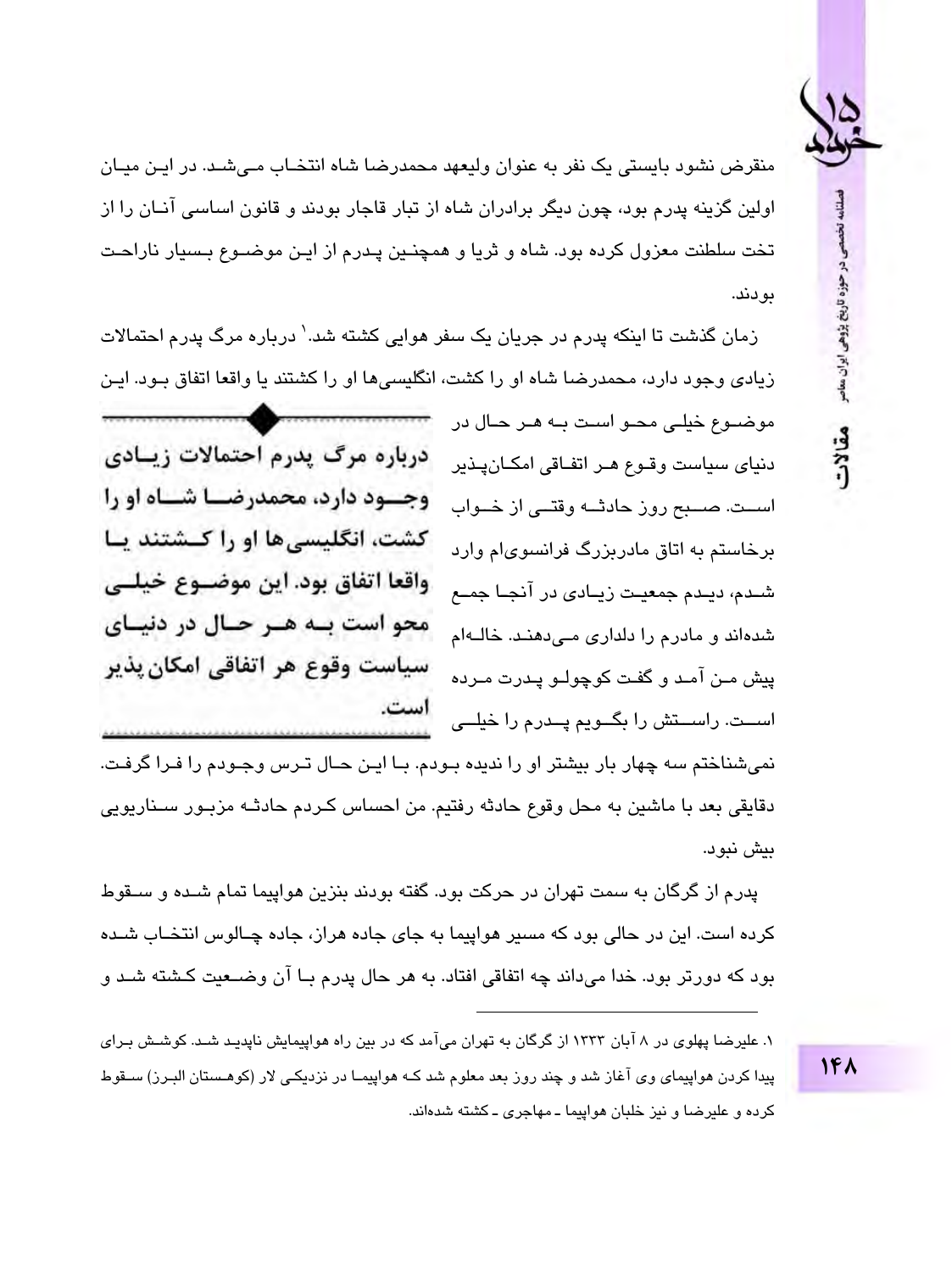

اوضاع وليعهدي مدتي در پرده ابهام ماند.

### ♦ ماجراي وليعهدي و عزيمت په سوئيس

محمدرضا شاه عاشق ثريا بود و تحت هيچ شرايطي حاضر به جدايي از او نبود. اما واقعيت این پود که او پاید از میان سلطنت و ثریا یکی را انتخاب میکرد و او پرای در دست داشتن هیر



۱۳٤۲ وزیر دربار بود و در هشتاد و دو سالگی درگذشت.

توصيه وزير دربارش، حسين علاء،' راه حـل حدیدی در پیش گرفت. عبلاء بـه محمدرضیا شاه توصيه مے كند كـه بـرادر مرحومتـان، علیرضــا، فرزنـدی دارد کــه مـے توانـد گزینــه مناسبی برای ولیعهدی شما باشد. شاه بـه او ۱. حسین علاء در ۱۲۲۰ در تهران متولد شـد. دوره ابتـدایی و متوسـطه را در لنـدن گذرانـد و در هفـده سـالگی در سفارت ایران استخدام شد. پس از مشروطه رئیس کابینه وزارت خارجه شد و ده سال در آن سمت مانـد. او بعـدها ورزیر فوائد عامه، ورزیر مختار ایران در اسپانیا و سپس ورزیر مختار ایران در امریکا شد. در انتخابات دوره پینجم از تهران نماینده شد و پس از اتمام آن دوره به سفارت ایران در پاریس منصوب شد و چندی بعد وزیـر مختـار ایـران در لندن گردید. او در اسفند ۱۳۲۹ مأمور تشکیل کابینه شد اما راه به جایی نبرد و در اردیبهشت ۱۳۳۰ کنار رفت و مجددا به وزارت دربار رسید. در فروردین ١٣٣٤ بار دیگر زمامداری به وی واگذار شد. او همان سـال مـورد سـوء

قصد قرار گرفت و جان سالم به در برد. او در فروردین ١٣٣٦ جای خود را به منوچهر اقبال داد. علاء از آن زمان تا

دوره سوم / سال سوم / شماره ۸ / تابستان ۸۵ ناگفتههای علی اسلامی (پهلوی) بعد از ۳۰ سلل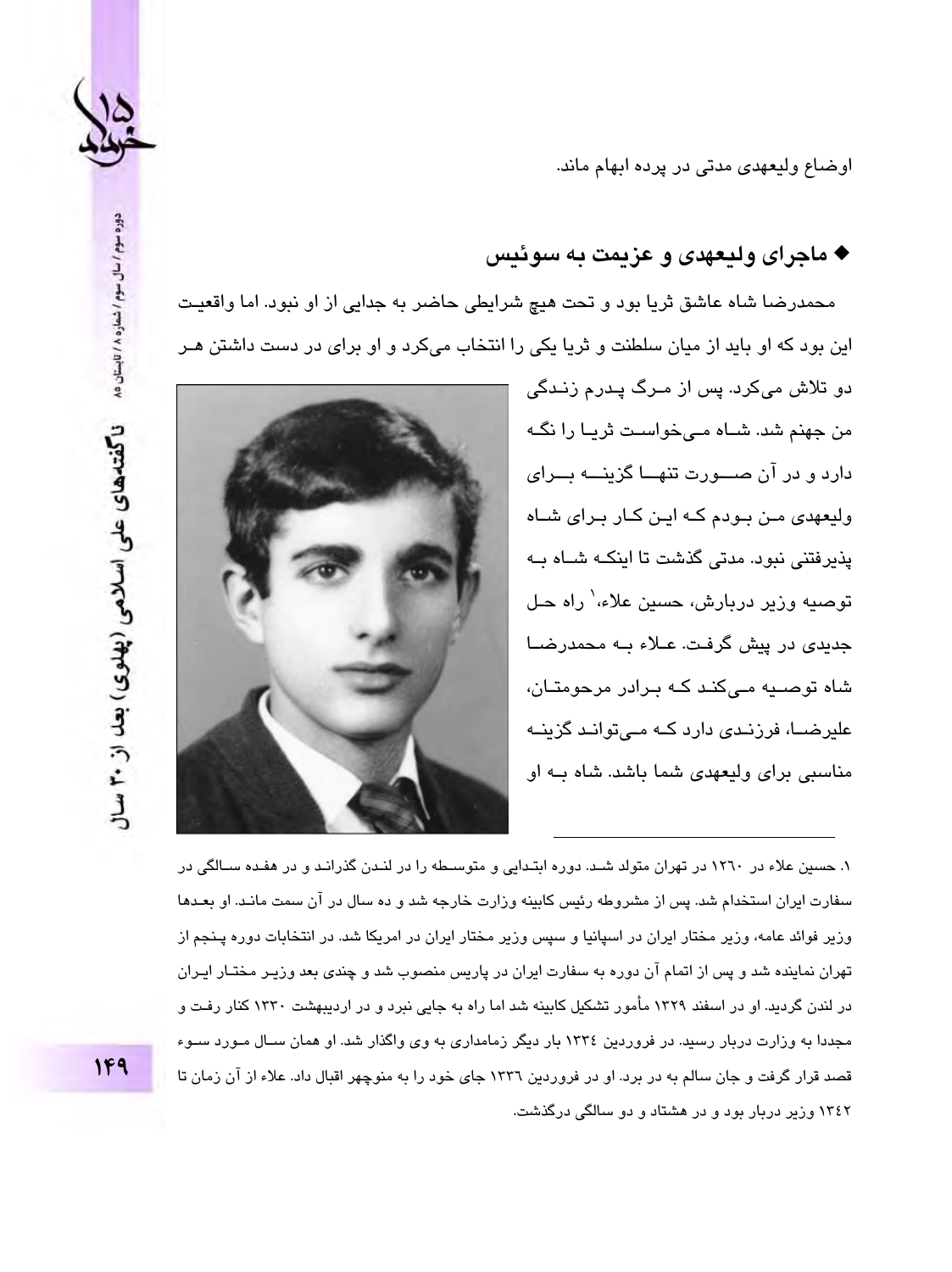

فصلنامه تخصصى در حوزه تاريخ پژوهى ايران معاصر

مقالات

میگوید ولی او که مادرش فرانسوی است. علاء جواب میدهد مطلبی درباره اصالت فرانـسوی یا ایرانی بودن مادر ولیعهد در قانون اساسی نیامده است، مهم پدر است کـه پـدر او علیرضـا یهلوی برادر شماست.

ボー 城 شعاره المعندد ناريخ  $L_{\text{long}}$ درمارشيش بي يوست معرباته  $\mathfrak{f} \mathfrak{f}$  $f^*_{11}f'_1f'_2$ رونوشت راى اطلاع جناب آقاى برفدور عدل ارسال واشعار جه اردكسه اطيعتبرت هتايون تناعنشاه آريامهر امر وحترر فربوقاند كه رفت و آصنسد والاحضرت على ورسوى وخارج أزكدور و بالحكم فقط وقفط باكسب اجازه از پیشگاه مارك شاعبشاه آربا- ور بيسر خواهديود . دندو دیکرشکرههناخی<br>دهم

شاه بالاخره پذیرفت. با هماهنگی او برنامهریزی لازم برای ولیعهدی من انجـام گرفـت. قـرار شد من به مدرسهای در سوئیس بروم` و درس بخوانم. درباریان با اقـداماتی در تـلاش بودنـد

 $10.4$ 

۱. همانجایی که خود شاه قبلا در آنجا درس خوانده بود.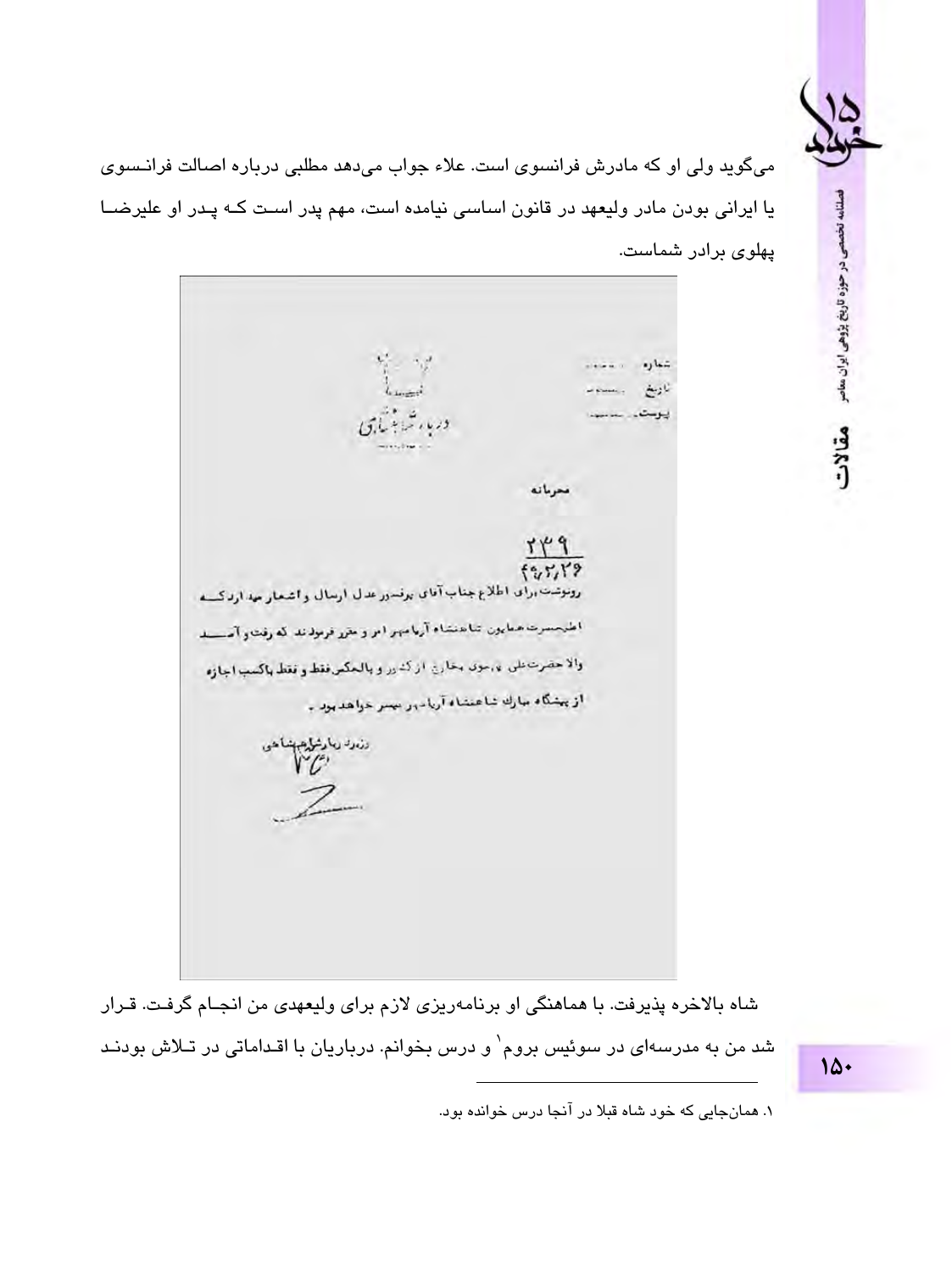

مرا از مادرم بگیرند. لذا مادرم که حاضیر نیود از مین جیدا شیود نقشهای کشید. یک چیادر کوچولو برای من و یک چادر بزرگ برای خودش تهیـه کـرد کـه بتـوانیم مخفیانـه فـرار کنـیم. اطرافیان شاه با او صحبت کردند و او قبول کرد که مادرم به عنوان یک کلفت با من به مدرسـه در سوئيس بيايد و من بٽوانم او را ماهي پکٻار ببينم. آنجـا ٻــه مـن ســخت مـي6گذشـت از هـر فرصت ممکن برای فرار از مدرسه استفاده میکردم. یکی از معلمهایم در آن مدرسه مهران نام داشت و من، هم از مهران بدم میآمد هم از آن مدرسه. البته دوستانی هم در آن مدرسه داشتم از جمله حسین تاج سعادت که همکلاسی من بود.

يادم ميآيد در آن مدرسه کشيشهايي چون پدر تولون، پدر کوران، پدر بريکو و... هم بودند. تا آنجا که می توانستم از آن مدرسه در می رفتم. چندی گذشت تا اینکه مادرم تصمیم گرفت مرا مخفیانه از آن مدرسه بیرون بیرد. او به همراه فردی که در سازمان ملل کار میکرد بــه دیــدن من آمد. آنها در اتاق مرا به شکل دختر کوچولویی درآوردنـد؛ یعنـی لبـاس۵مـای دخترانــه تـنم کردند و مرا دزدانه از مدرسه بیرون آوردند و داخل اتومبیلی گذاشتند. اتومبیل مزبور از خیلی از شهرها عبور کرد تا به مرز فرانسه رسید. پلیس سوئیس پس از آگاهی از موضوع به دنیـال من میگشت. این در حالی بود که به محض ورود به فرانسه به طور اتوماتیـک بــه مــا اصــلیت فر انسو ی دادند.

موضوع به گوش شاه رسید و او حمیدرضا پهلوی` را پیش رئیس جمهور فرانـسه فرسـتاد.

۱. حمدر ضا پهلوی آخرین فرزند رضا شاه بود که در ۱۳۱۱ ش در تهران متولد شـد. دوره ابتـدابی را در دیـستان نظام گذراند اما موفق به انجام تحصیلات عالیه نشد و حتی دوره کالج پیروت (دبیرستان) را هم نگذرانیید و پیس از دو سال آن را نعمه کاره رها کرد و به تهران بازگشت. جمدر ضبا پیسیار صبر بخالهجیه و تنبذی بیود و بیه خیاطر اختلافات با شاه در ۱۳۳۹ ش عنوان والاحضرتی از او سلب شد و از دربار اخـراج گردیـد. او در ۱۳۳۰ ش بـا مینـو دولتشاهی ازدواج کرد اما در ۱۳۳۳ ش او را طلاق داد و یـک ســال بعـد بـا همـا ازدواج کـرد. ایـن ازدواج هــم دوام چندانی نیافت. او پس از پیروزی انقلاب اسلامی با تغییر نام خانوادگی همچنان در ایـران مانـد و در ۱۳۷۱ بـه دلیـل اعتیاد درگذشت و در بهشت زهرا دفن گردید. به نظر میرسد که علی اسلامی در یادآوری خاطراتش نام حمیدرضـا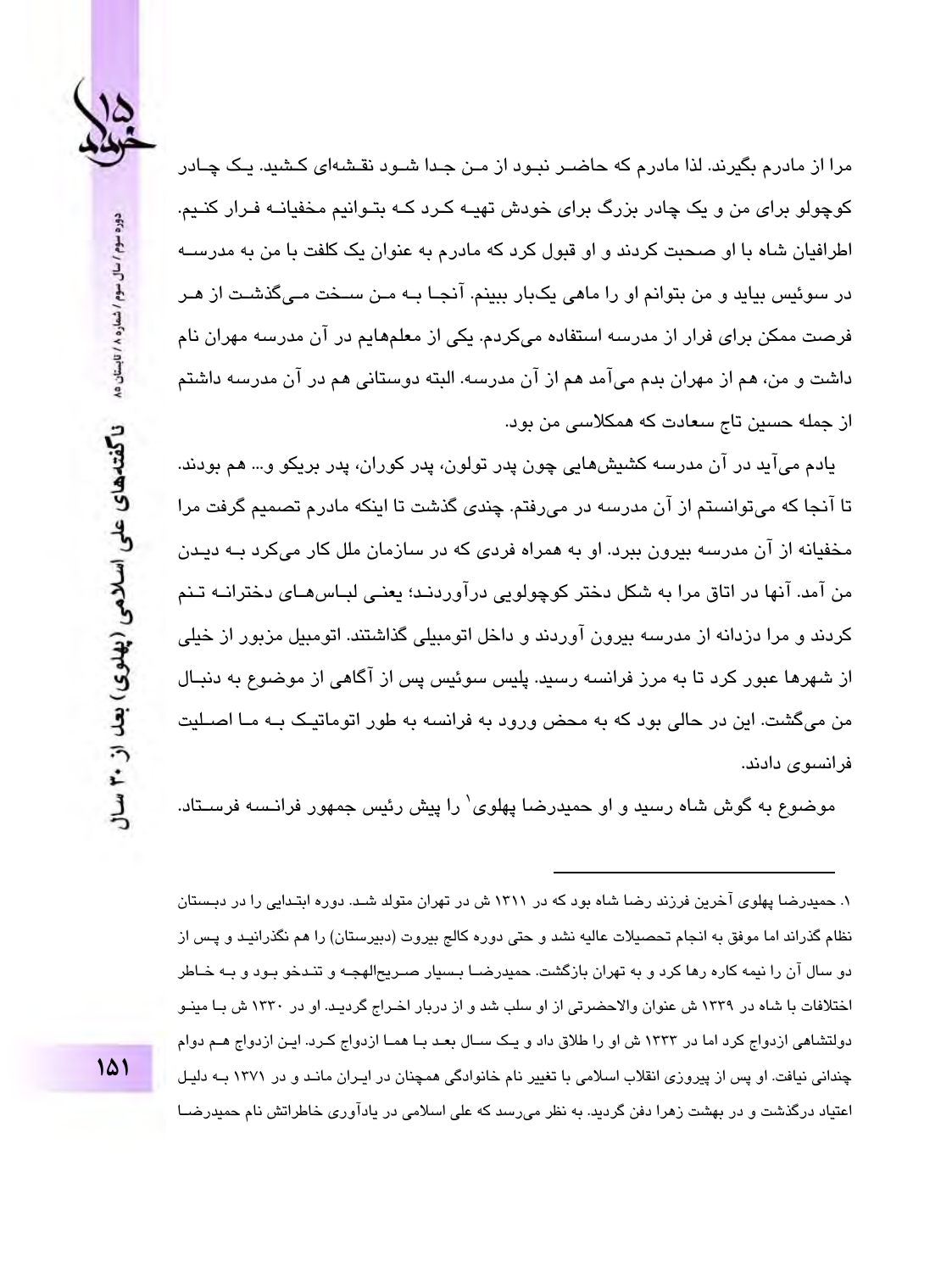مللامه تخصص در حوزه تاریخ پژوهی ایران معاص مقالات

حمیدرضا به دیدار رئیس جمهور رفت و به او گفت شما باید پاتریک را به ما تحوییل بدهییه، او ولیعهد ایران است. رئیس جمهور فرانسه از طریق حمیدرضا به شاه پیغام داد که تنهـا راه حـل این موضوع این است که شما با مادر پاتریک صحبت کنیـد و او را راضـی کنیـد کـه پـه ایـران بیاید. شاه این کار را کرد و تمام تربیت من در ایران به عهده مادرم قرار گرفت. البتـه معلمــانی چون سرهنگ وارسته، پروفسور پحیی عدل و اصلان افشار هم برای تربیت من میآمدند.

مادرم بعدها به من گفت وقتی با من مذاکره شد اصلا نمیتوانـستم قبـول کـنم کـه بـه ایـران بروم، ولی این فکر به ذهنم آمد که اگر روزی تو بزرگ شـدی و کـسانی بـه تـو گفتنـد کـه تـو میتوانستی شاه ایران بشوی ولی مادرت حاضر نشد تو را به ایران ببرد و تو بـا شـندن ایـن حرف ناراحت بشوي چه جوابي داشتم به تو بدهم؟ لذا قبول كردم و بــه ايـران آمـدم. خلاصــه اینکه یک سال در سوئیس درس خواندم و پس از آن با مادرم از فرانسه به ایران آمدم، اما این بار به صورت رسمی به ایران وارد شدیم و در خانهای واقــع در خیابــان شــیخ هــادی مـستقر شديم و پنج شش سالي در همان خانه مانديم.

اولین ملاقات من با شاه در همان ایام روی داد. در دفتر شاه ایستاده بودم که به یکباره شاه با آن مدالهای شاهی اش ظاهر شد. من از ترس خود را پـشت پـرده کـاخ قـایم کـردم کـه مـرا آوردند پیش او. پیش از این او را ندیده بودم. حتی در ماجرای فـوت پـدرم هـم شـاه را ندیـده بودم و اين اولين ديدار من با شاه بود. آنجا به من گفتند تو والاگهر هستی اما ايـن حـرفـهــا و كلمات برايم معنى نداشت.

من از آن به بعد تحت تربیت و تعلیم قرار گرفته بودم و بایستی کارهایی انجـام مـی،دادم کـه در شأن والاحضرت بود. مثلا اينكه چگونه سلام كـنم، آداب معاشـرت يـاد بگيـرم، انگليـسي و عربی بیاموزم، اما من دلم میخواست اختیارم دست خودم باشد.

15٢

را به اشتباه با فرد دیگری خلط کرده است وگرنه با توجه به شواهد و قراین شخصیت حمیدرضا در دربار به ویـژه در پیش شاه تا آن حد نبود که وی مأموریت یابد با رئیس جمهور فرانسه دیدار کند.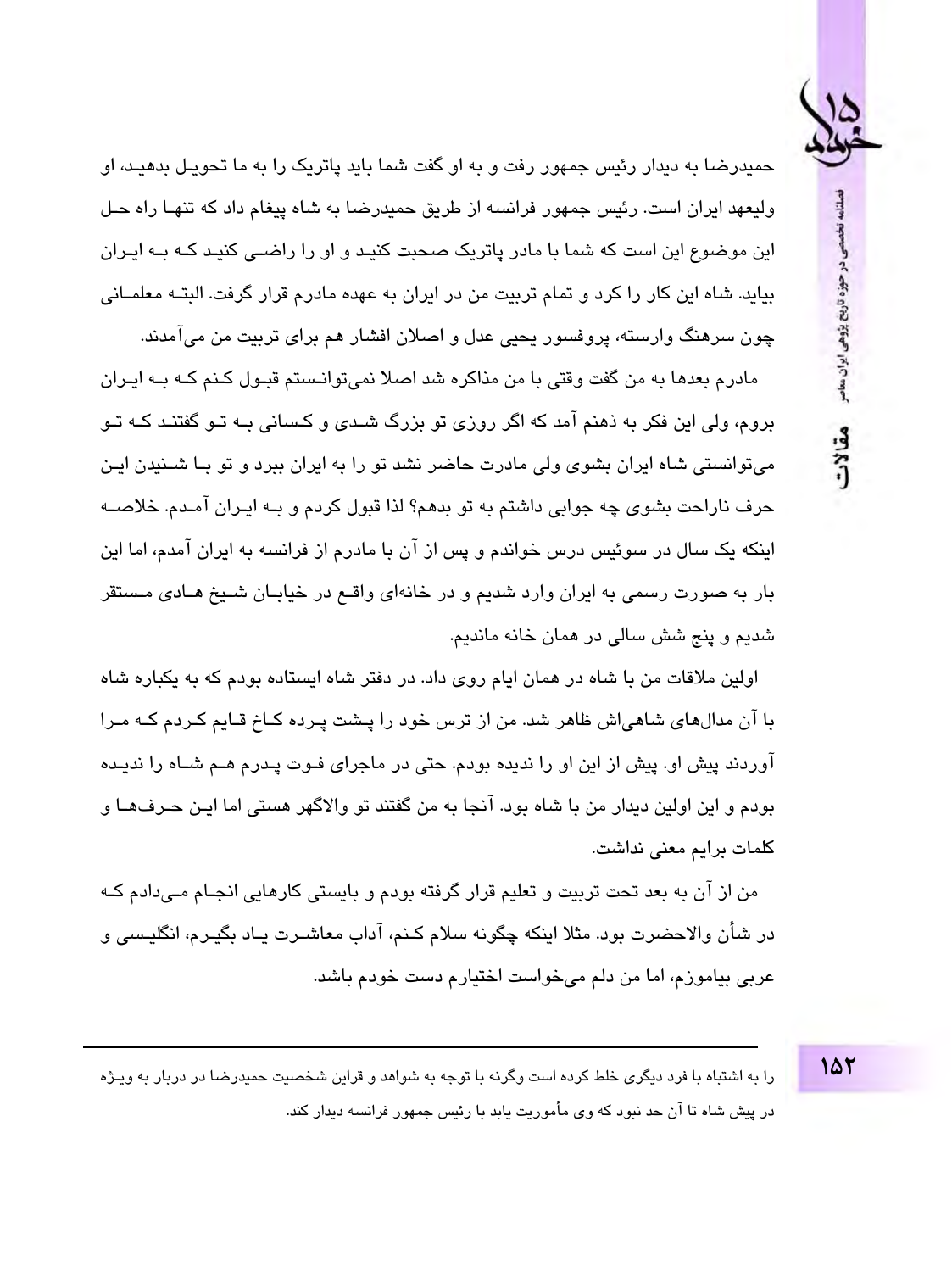

## ♦ زندگی در درمان و ما درمارمان

هر سه ماه یکبار میبایست به دیدن شاه میرفتم. او برایم مثل عمـو نبـود بلکـه شـاه بـود. وقتی به دیدارش می رفتم توصیههای زیادی درباره من به مادرم مے کـرد. مـادرم در آن ایـام برایم همه چیز و همه کس بود اما در دریار عزیز نبود. اشرف خیلی یا میادرم یید پیود. اصبلا

> زنهای پهلوی با او بد بودند و چون خـارجی بود به وی حسادت مےکردند و بـه مـن هـم می گفتند او مادر تو نیست. حتی ملکه مادر ب من ميگفت من مادر توام نه آن زن فرانسوي. ملکه مادر مرا خطے دوست داشت۔<sup>\</sup> مـن در ایران کسی را جـز مــادرم نداشــتم و از همــه درباریها وحشت داشتم. از اینکه در میان آنها بـودم احـساس خوشـحالی نمـیکـردم و حس نمے کردم که اینها خانوادهام هستند.

> در طول چند سـال زنـدگی در دربـار تنهـا هدیهای که گرفتم یک هواپیمـای پلاسـتیکی از سوی غلامرضا پهلوی بود. همه این خـاطرات



مربوط به دوران پیش از اسلام آوردن من است. من و مادرم گـاهگـداری در جـشنهـای آنهـا شرکت مے کردیم، سالی یکی دو بار. اکثر اوقات زندگی جداگانهای داشتیم. البته بیش از این هـم راهمان نمی،دادند. درباریها مثل فرنگیها شراب میخوردند و کثافتکاری میکردند.

در بین کسانی که با آنها آشنا شده بودم دو نفر بودند که با بقیه تفاوت داشتند. یکی از آنهـا

۱. در کتاب *من و فرح پهلوی* آمده است که علی فوقالعاده مورد توجـه ملکـه مـادر بـود. هـر بـار کـه او را در بغـل میگرفت به یاد علیرضا اشک میریخت.

دوره سوم / سال سوم / شماره ۸ / تابستان ۸۵ ناگفتههای علی اسلامی (پهلوی) بعد از ۳۰ سال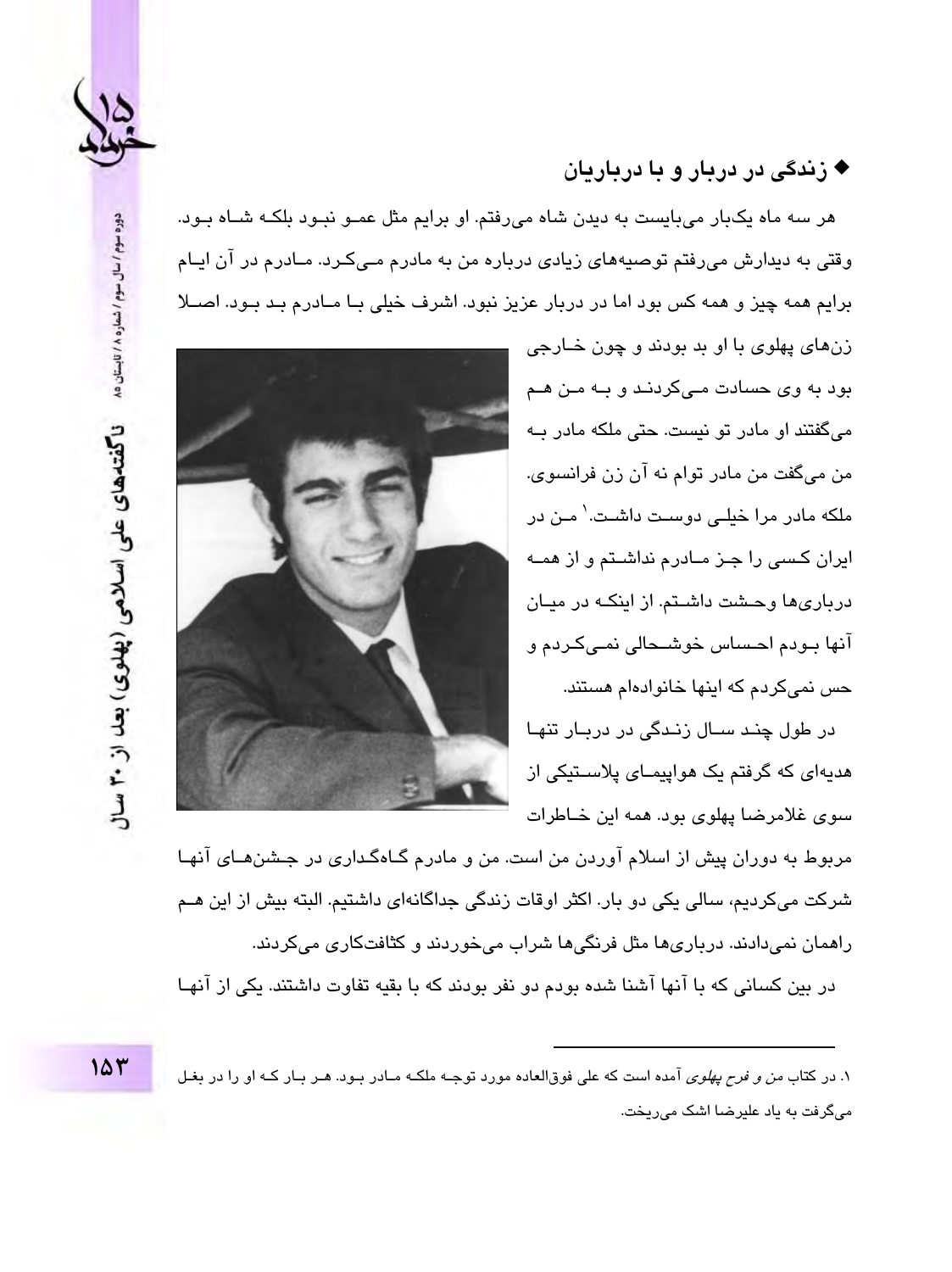فصلنامه تخصصي در حوزه تاریخ پژوهی ایران معاص مقالات

کاترین عدل` دختر پروفسور بحبی عدل بود که از همان بچگی با او آشنا و دوست و همپیازی شدم. او بعدها از روی اسب افتاد و فلج شد و روی ویلچر نشست من در همـان دوران ویلچـر او را په هن کچا که می خواست چرکت می دادم. او از کسانی پورد که بعدها اسلام آورد. چتی پـه دربار آمد و شاه را نسبت به اعمال و رفتار زشت او و دیگر درباریان هشدار داد. یکی دیگر از آنها شهناز پهلوی، دختر محمدرضا بود. او نیز بعدها اسلام آورد و خود را از درباریـان کنـار كشىد.

شاه زياد ورزش ميکرد. تابستانها در ويلايي در نوشهر، نزديکي چالوس، اتراق ميکـرد و

۱. کاترین عدل دختر پروفسور عدل بود. او دوران کودکی و نوجوانی|ش را در دربار و در کمال راحتی و خوشبی به سر برد. در آن دوران از همه امکانات زندگی بهرهمند بود. در ابتدای جوانی به سوارکاری علاقه یافت و در یکی از روزها در اثر حادثه سقوط از اسب فلج شد و بدنش از نیمه به پایین بـیحرکت مانـد. او از آن پـس روی ویلچـر قرار گرفت. کاترین در دورهای که خسرو حهانیانی در زندان پود همبراه علی اسپلامی و شبهناز پهلوی دوستان دوران کو دکے اور نو جوانے اش به دیدار جھانیاتی مے رافت. در ھمان رفت و آمدھا به واسطه اینکه سیلول جھانیتاتی در نزدیکی سلول بهمن حجت کاشانی قرار داشت تحت تأثیر کلام و بیان و اعتقادات بهمـن قـرار گرفـت. همـین مـوارد سبب شد که بر ملاقاتهایش بیفزاید و سرانجام شـیفته اعتقـادات بهمـن شـد و اسـلام آورد. از آن بـه بعـد زنـدگی سادهای برگزید و از دربار و درباریان کناره گزید. پس از آزادی بهمن از زندان با وی ازدواج کرد و در کنار بهمـن به مطالعه و شناخت هر چه بیشتر اسلام پرداخت. اعمال شرعی را به دقت انجام داد و آنچه در توان داشت به فقـرا و نیازمندان کمک کرد. او همراه همسرش به خرمدره رفت و زنـدگی ســاده و روســتابی در پـیش گرفـت. ســرانجام همراه او هجرت کرد و در ماجرای جهاد بهمن بر اثر حمله ماموران به غاری که محل هجرت او و بهمن بـود، کـشته شد. علی پهلوی در خاطراتش گفته است که کاترین به دربار آمد و به شاه نسبت به اعمال و رفتار زشت او و دیگـر درباریان هشدار داد. در منبعی دیگر بعنی در کتاب شهناز پهلوی آمده است که یهمن و کاترین حتی نقشه ترور شاه را کشیدند. کاترین به پهانه داشتن عرض خصوصی یا شاه وارد دربار و کاخ شاه شد و او روی ویلچر نشسته بود و روی پاهایش یک پتو کشیده بود که زیر آن یک کلت امریکایی گذاشته بود. او به همراه مستخدمش، آقا گـل، پـیش اعلے حضرت آمد تا نقشهای را که با بهمن طرحریزی کرده بودند پیاده کند اما خبرچینان پیش از هر اقدامی از سوی کاترین، شاه را از قصد وی آگاه کردند. نقشه بر باد رفت و دو محافظ شاه پتـو را کنـار زدنـد و اســلـحه را از روی پامای کاترین برداشتند.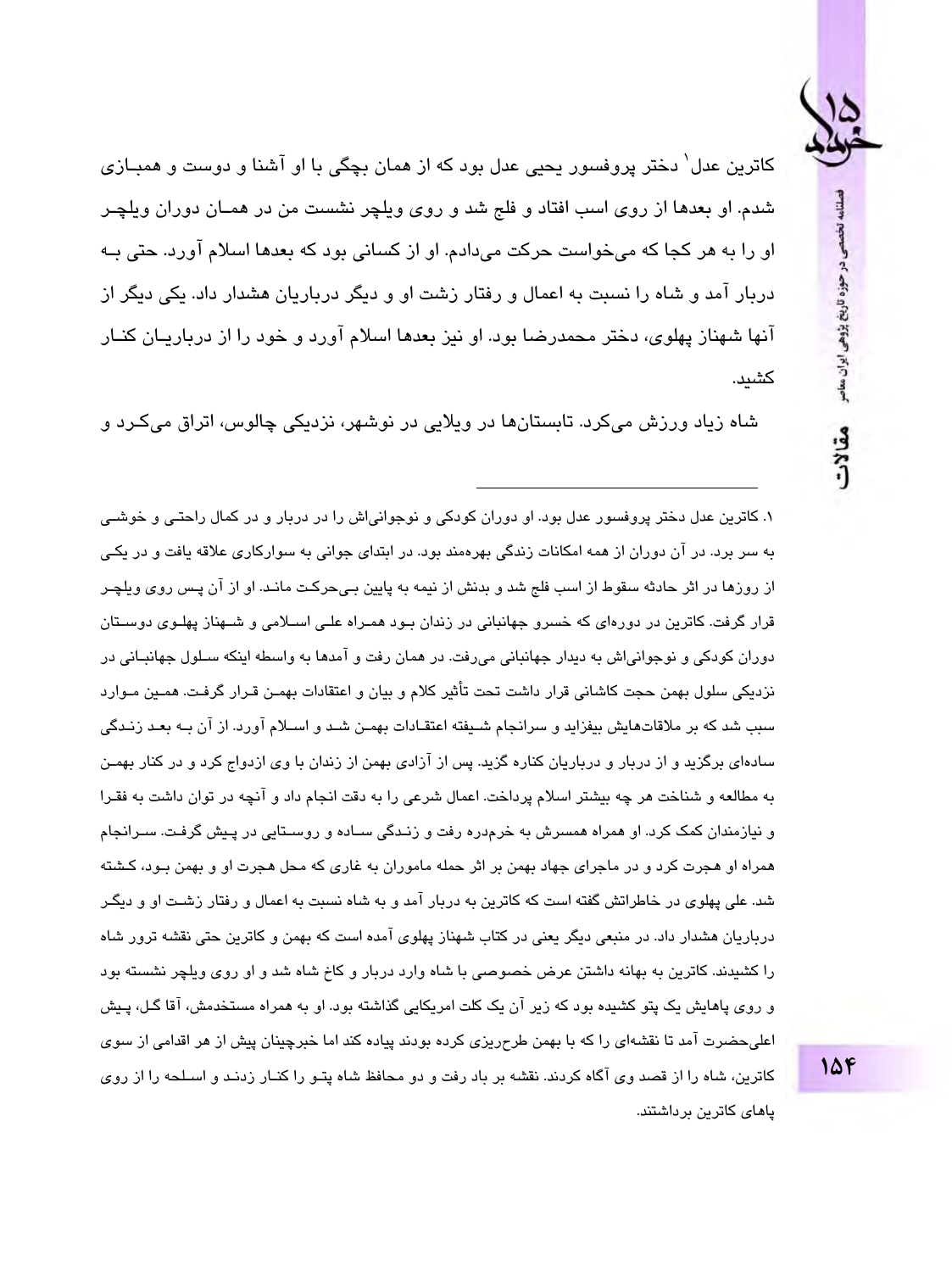

ورزش اسکی روی آب می٫فت. او زیاد ورزش میکرد و زیاد هم مـشروب مـیٖخـورد. او یـک سوئیسی بود و طرز فکرش هم سوئیسی و فرنگی شده بود. شاید می خواست کارهـای مفیـدی انجام دهد اما [ذهنش] آنقدر از ایران دور بود که دیگر نمی توانست. او بیشتر با فرنگی هــا بـود و فکر میکنم همین نکته سبب شد که روز به روز فاصلهاش با مردم زیاد و ارتباط و تماســش مدام کم و سرانجام قطع شود و این یک اشتباه بود.

زندگی در دربار ادامه داشت تا اینکه محمدرضا پهلوی با فرح دیبا<sup>\</sup> ازدواج کـرد و یـک ســال بعد رضا به دنیا آمد. یادم هست که با مادرم به بیمارستان رفتیم تـا تبریـک بگـوییم. از آن بـه بعد من از ولیعهدی افتادم و در واقع آزاد شدم.

## ♦ جريان اسلام آوردن من

در ۱۹٦۷ م / ١٣٤٦ ش تحول عجيبي در من ايجاد شد. اين موضوع هم به واسطه آشنايي بـا پهمن حجت کاشانی پود. پیش از آن سفری به سانفرانسیسکو داشتم. در چرپان آن سفر یا یک فیلسوف ایرانی به نام آلن واتس آشنا شدم. او تأثیر زیادی در من گذاشت. پس از بازگشت از آن سفر با بهمن آشنایی یافتم. جریان آشنایی!م نیز بدینگونه بود که بهمن با خسرو جهانبانی در يک جا زندانی بودند و من به همراه کـاترين و شــهناز پهلـوی بــه ديـدن خـسرو مـی٫رفتـيم. جهانبانی داماد شاه بود و چون بدون اجازه او به فرانسه رفته بود، شـاه او را بازداشـت کـرد.

۱. فرح دیبا، فرزند سهراب، در ۱۳۱۷ ش در تبریز متولد شد. در کودکی پـدرش را از دسـت داد و مـادرش او را بـه تهران آورد و او را به داییاش محمدعلی قطب سپرد. فرح در خانه داییاش رشد یافت. ابتدا بیه مدرسیه ابتالییایی هیا رفت و از ده سالگی وارد مدرسه فرانسوی ژاندارک شد. دوران دبیرستان را هم در دبیرستان رازی گذراند. پس از مدتی به پاریس رفت و در یک هنرستان معماری و طراحی سـرگرم تحـصیل شـد. همـان ایـام جـذب کنفدراســیون دانشجویان ایرانی مقیم خارج شد. پس از مدتی به طور اتفاقی به محمدرضا پهلوی معرفی شـد و در ۱۳۳۸ بـه عقـد محمدرضا در آمد. حاصل ازدواج فرح و محمدرضا، رضا بود که در آبان ۱۳۳۹ به دنیـا آمـد و محمدرضـا را بـرای تداوم سلطنت در خاندان پهلوی امیدوار کرد.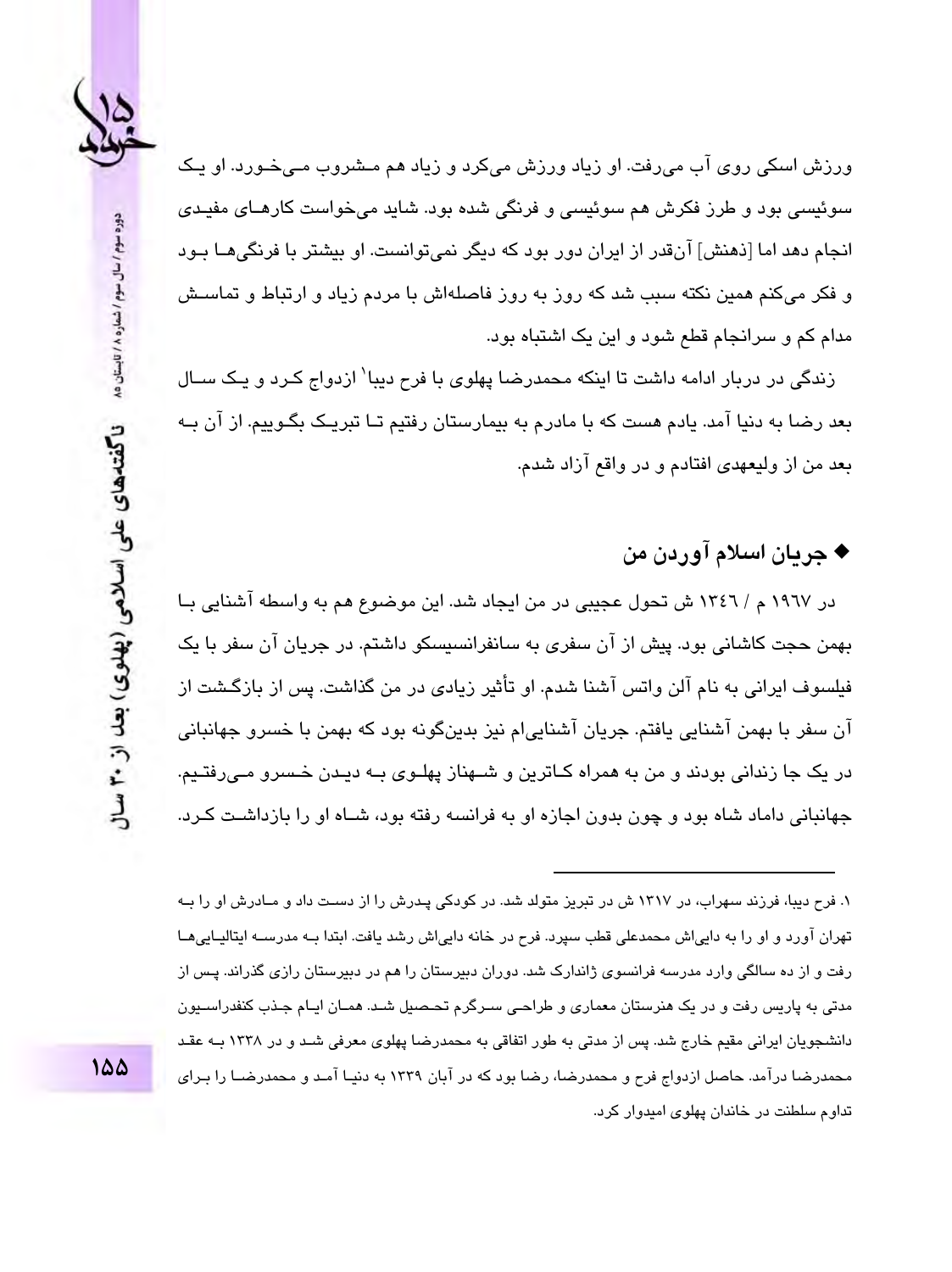

فصلنامه تخصصي در حوزه تاريخ پژوهي ايران معاصر

مقالات

در آن دیدارها به واسطه نزدیکی سلول بهمن با جهانبانی، با بهمن نیز آشنا شدیم. او برایمـان از قرآن حرف می;د و از اسلام سخن میگفت.



ارتباط ما یا یهمن بسیار زیباد شید، لیذا میأموران حکومتی او را از تهیران یبه زنیدان پاییل فرســتادند، امــا مــا ول كــن نبــوديم و بــه ديــدن او در زنــدان بابـل هــم مــي رفتــيم. بهمــن در صحبتهايش به من ميگفت تو كه اينقدر به عرفـان علاقـه داري چـرا قـرآن نمـيخـواني؟ بـه توصيه بهمن قرآن خوانـدم و جـذب آن كتـاب آسـماني شـدم. ديـدم كـه واقعـا معجـزه اسـت. مفاهیمش بینهایت است. قرآن کتاب روشنی است و آدمی با خواندن آن از کارهـای بـد دوری میجوید. یک هفته قرآن خواندم و پس از آن اسلام آوردم و وظـایف شــرعیام را انجــام دادم. ختنه کردم و در استخری غـسل کـردم و اشــهدم را خوانـدم و از آن روز بــه بعـد نمـاز قـضا نداشتم. نماز را هم از بهمن حجت کاشـانی پـاد گـرفتم. حجـت کاشـانی در کـاترین و خـسرو جهانبانی و شهناز پهلوی هم تأثیر زیادی گذاشت. به گونهای که آنها هم اسلام آوردند. حتی ده سال پیش هم که من دوباره خسرو جهانبانی و شهناز را دیدم هنوز گـرایش اسـلامی داشـتند. دیدم که خسرو با مسلمانان پاکستان و الجزایر و مـصر ارتباطـاتی داشـت. آنهـا در لـوزان در آپارتمانی کوچک زندگی میکردند. من اســلام آوردنــم را بــه درباریــان گفـتم و از آنهـا کنــاره گرفتم. آنها با شنیدن این خبر تعجب کرده و مرا مورد تمسخر قرار دادند.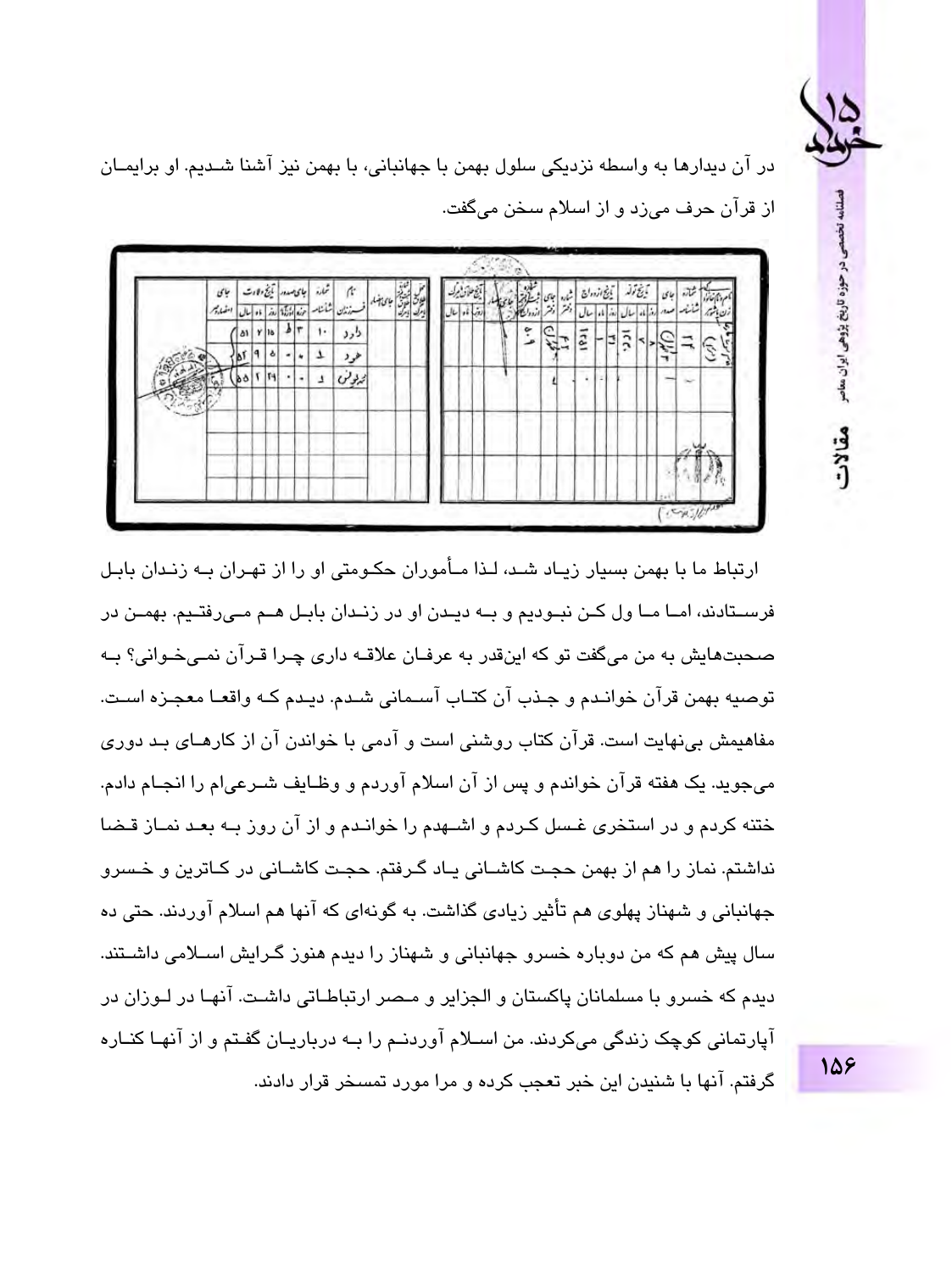

چند ماهی از مسلمان شدنم گذشته بود که در سبوئیس بیا دختیری بیه نیام سبونیا لااومیان ازدواج کردم. شرط ازدواجم این بود که او مسلمان شود. او هـم یکـی دو مـاه قـرآن خوانـد و مسلمان شد، اما آداب و رفتار فرنگی در سر داشت. در ایران او را بارها پـیش بهمـن بـردم تـا تحت تأثیر صحبتهای او قرار گیرد. اما او نمی،پذیرفت و چادر سـر نمـیکـرد و اصــلا روحیــه اسلامی در خانه ما وجود نداشت. زمان گذشت تا اینکه او را طلاق دادم و تنها شدم.

در ۱۳٤۸ وارد مدرسه نظام شدم. احساس میکردم با ورود به مدرسه نظـام بـه شخـصبتی نزدیک میشوم که در ذهنم تجسم میکردم. فکر میکردم با ورود به نظـام و ارتـش برخـی از کاستی های فکریام برطرف می شود. در مدرسه چتربازی، تیراندازی با اسلحههـای گونــاگون، کاراته، جنگ تن به تن با معلمان کرهای، سقوط آزاد و… را آموختم و آمـوزشهـا را بـه پایـان بردم و دیپلم چتربازی هم اخذ نمودم. اما احساس کردم از نظـامی بـودن بـدم مـیآیـد. لـذا از مدرسه خارج شدم. در آن مدرسه با سرهنگ اعزازی و نیز خسرو داد آشنا شـدم. بـا خـسرو داد پروازهایی نیز داشتم. البته من بعدها در رشته روانشناسی ادامه تحصیل دادم و لیسانس گرفتم.

### ♦ درباره بهمن حجت كاشاني

همانگونه که گفتم با بهمن حجت کاشانی در دورهای آشنا شدم که در زندان به سر میبـرد. او پس از آزادی با کاترین ازدواج کرد و چندی بعد وقتی کاترین بچهدار شد آنها به کـشتزاری در خرمدره ـ زمینهای کاترین ـ رفتند. بهمن به دنبال جایی برای فرار بود. آرزویش ایـن بـود که از نظام فاسد شاه فرار کند و بـه قـول خـودش غـذای حـلال بـه دسـت آورد و بخـورد. او میگفت تا زمانی که غذای این سیستم را میخوریم غذای حرام خوردهایم. آنها به مزرعهای در خرمدره رفتند و کشاورزی را آغاز کردند.

بهمن مادر خوب و مسلمانی داشت اما پدرش ایـنگونــه نبـود. او بهمـن را بـا کمربنـد تنبیــه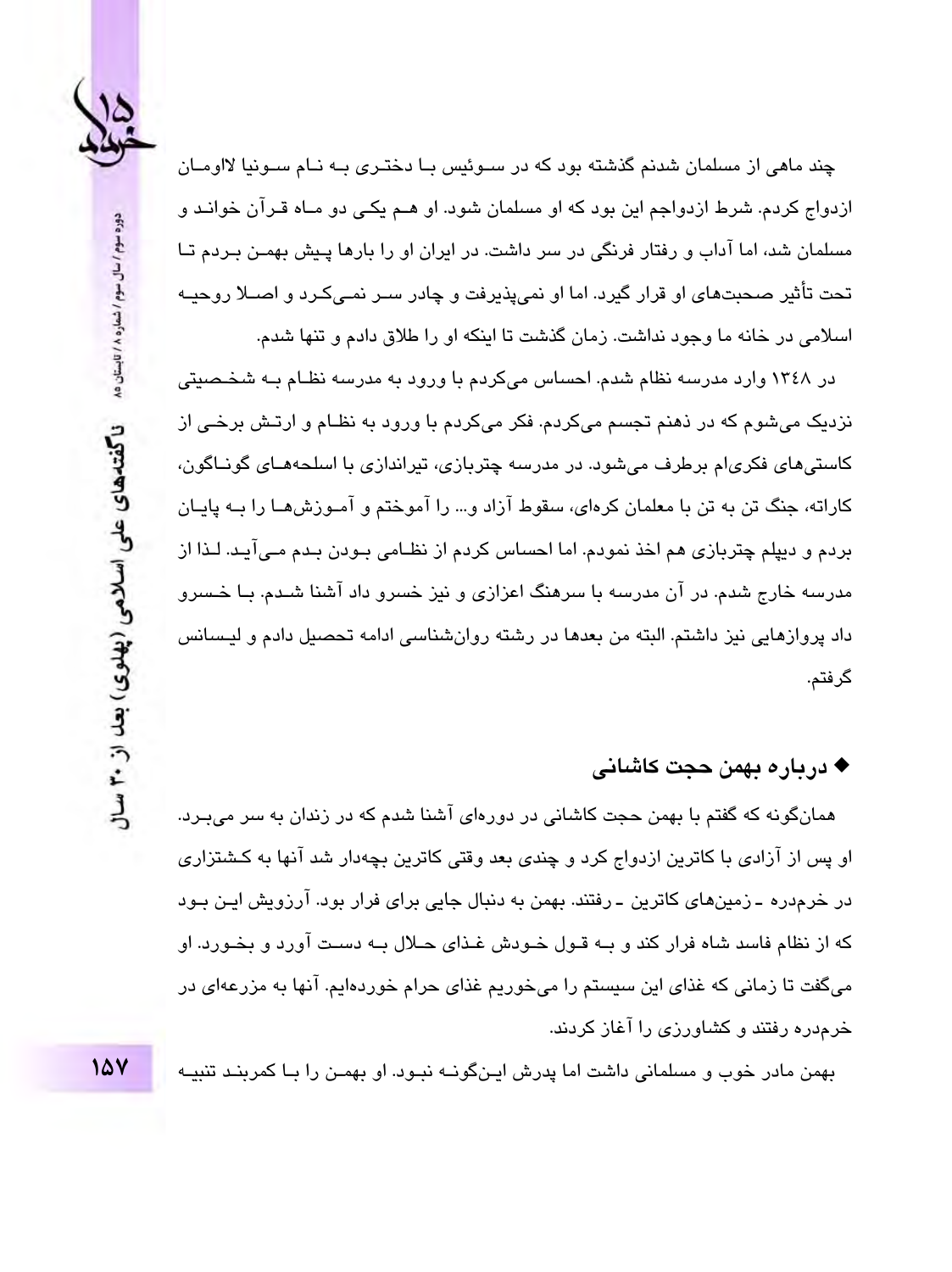صلتاما ، در حوزه تاریخ پژوهی ایران سام مقالات

میکرد و به نظر من از همان ایام در درون بهمن کینهای نسبت بـه زورگـو و زورگـویی ایجـاد شد. او به واسطه مادرش دانش خوبی نسبت به اسلام داشت. از آیات قرآن نیز بهـره گرفـت و هجرت و سپس جهاد را آغاز کرد. او انسان خیلی خوب و باخدایی بـود. نمـازش را سـر وقـت مے خواند. مسجدی در مزرعه درست کرده بود و در آنجا به کار گرانش قرآن بیاد مے داد. مین هم بارها در آن مسجد نماز خواندهام. او در خفا به امور خیر برای مـردم مـی،رداخـت. خیلـی دست و دلباز بود. بیش از هر چیز ناعدالتی او را عصبانی میکرد. وقتی مـی،دیـد یـک نفـر آدم قوی به یک فرد ضعیف زورگویی میکند نمی،توانست تحمـل کنـد. او از هـیچکـس و هـیچ چیـز نمی ترسید. می خواست در راه خدا بمیرد. اسلحهای هم همیشه همراهش بود.

او از لحاظ رفتار و کردار با همه خوب بود. به کارگرانش خوبی میکرد. آنها نیز جذب گفتار و رفتار او شده بودند ب گونهای کـه هفتـاد

خانواده به مزرعه بهمن آمده و در خانههـایی كه بهمن احداث كرده بود سـاكن شـدند. آنهـا در مزارع پونجه، گندم و... میکاشتند. درختان میــوه زیــادی داشــتند و در زاغــهای کــه در مزرعه درست کـرده بودنـد، گـاو و گوسـفند نگهداری میکردند. فکر میکنم زندگی بهمن از راه درآمـد حاصــل از مزرعــه اداره مـیشـد. شاید هم پروفسور عدل به آنها کمک میکرد. چون کاترین از پدرش خواسته بود که ارث او را بدهـد. او هـم ايـن كـار را كـرد و آنهـا آن زمینها را خریدند. پروفسور عـدل از بهمـن ترس داشت و بـه همـین دلیـل خیلـی کـم بـه مزرعه سر میزد.

شاه زیاد ورزش می کرد و زیباد هیم مشروب می خورد. او یک سوئیےسی يود و طرز فكرش هيم سوئييسي و فرنگی شدہ بود. شاید مے خواست کارهای مفیلدی انجنام دهند امنا [ذهنش] آن قدر از ایران دور بود که دیگ رنمے توانست. او بیسشتر با فرنگی ها بود و فکر می کنم همین نکتــه ســبب شــد کــه روز بــه روز فاصلهاش با مردم زيـاد و ارتبـاط و تماسش مدام کم و سـرانجام قطـع شود و این یک اشتباه بود.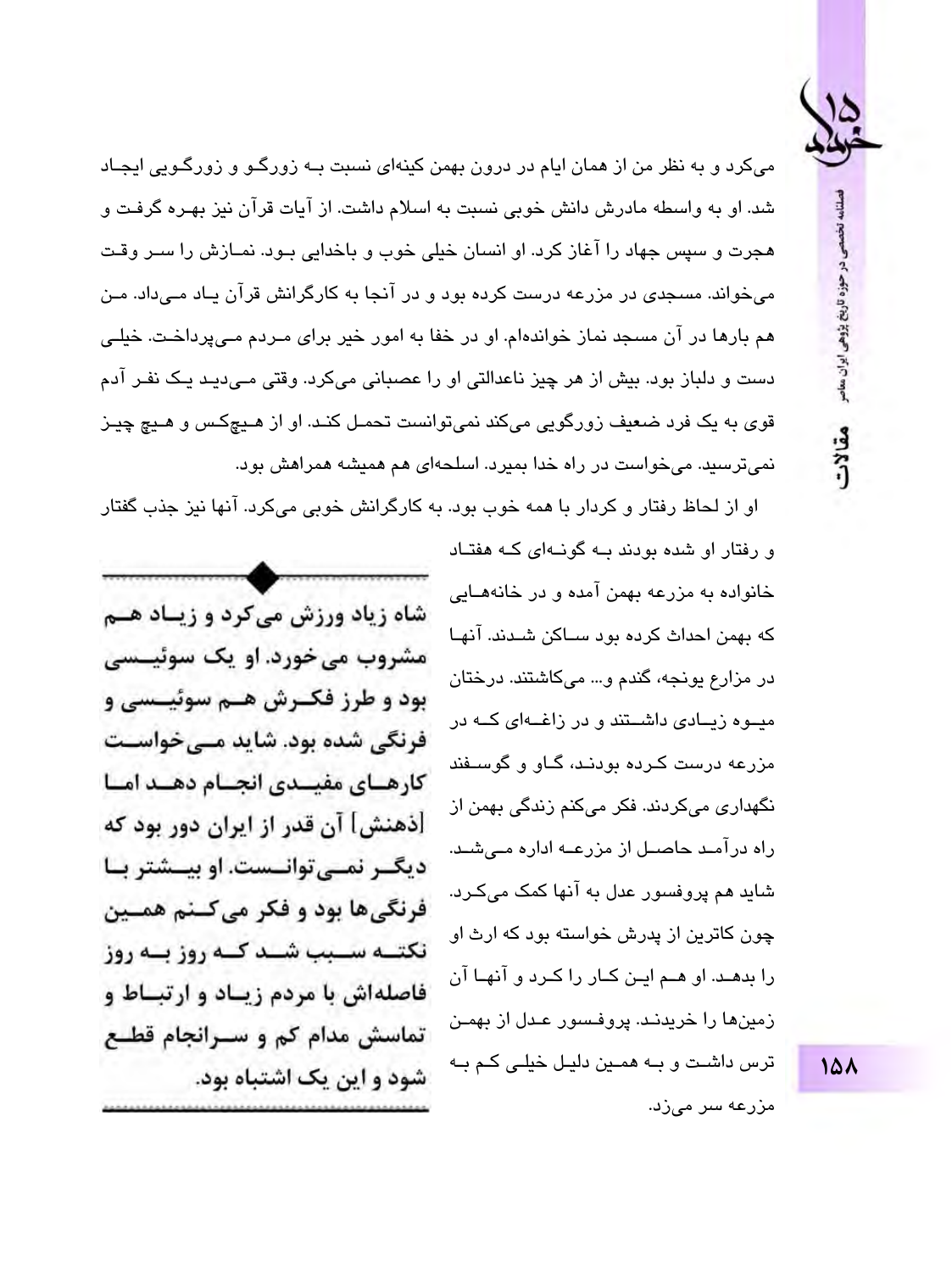

بهمن چند سال در مزرعه ماند. آرام آرام سختیٍهایی بر کارگرها وارد کرد. سبگار و قنـد را حرام کرد. تعدادی از کارگرها نتوانستند این مسائل را تحمل کنند، در نتیجه آنجا را ترک کردند و فقط پنج خانواده و بعدها دو سه خانواده آنجا ماندند.

بهمن حجت کاشانی مدت زیادی به همراه همسر و سه دخترش در مزرعه ماند. سپس قـصد هجرت کرد. او در نظر داشت بــه غــاری بــرود و جهــاد کنــد. یــک روز پــیش از هجــرتش همــه کارگرها را در مسجد جمع کرد و به آنها موضوع هجرتش را توضیح داد و گفت کسانی که من از آنها برای هجرت دعوت کردهام و نیامدند مجبور میشوم آنها را بکشم کـه همـینگونـه هـم شد.'

او اين موضوع را با من مطرح كرد، من به اين موضوع عميقتر فكر كردم. جهاد وقت و زمان مشخصی دارد که هر کسی نمیتواند درباره آن تصمیم بگیرد [و فتوای جهاد صــادر کنـد]. بــه بهمن گفتم اگر میخواهی بمیری بیا با هم برویم مکه. شانس مردن در راه مکه زیاد است. بهمن و کاترین این موضوع را قبول نکردند . چون آیاتی از قرآن خوانده بودند که در آن آمـده بـود که شما باید در راه خدا بکشید و کشته شوید. بهمن به مـن گفـت اگـر روزی جهـاد کـنم مـردم تصور خواهند کرد که من دیوانهام در حالی که اینگونه نیست. من به تو می،گـویم کـسانی کـه میجنگند ارزش بیشتری پیش خدا دارند تا کسانی که نمیجنگند. آن روز بهمـن بـرای جنگیـدن حرارت خاصی داشت. من در نهایت پیشنهاد او را برای هجرت نیذیرفتم. او گفت پس از اتمـام دوره هجرت آنهایی را خواهم کشت که دعوت مرا نیذیرفتند. به او گفتم خب حالا مرا بکش، من با تو نمیآیم. گفت نه، تو روزی به درد ایران می خوری، همین طوری نمی توانم تو را بکشم.

خلاصه، آن روز به چندین دلیل پیشنهاد بهمن را نیذیرفتم که یکی از آنها این است کـه جهـاد

۱. در شمارههای پیشین به تفصیل ماجراهای مربوط به خرمدره آمده است. بهمن به روی چهـار تـن از کـارگرانش آتش گشود. در نظر وی آنان کسانی بودند که او را در هجرت و جهاد یاری نکردند. از آن چهار تـن دو نفـر کـشته شدند و دو نفر ماندند. آن دو هنوز در قید حیاتاند.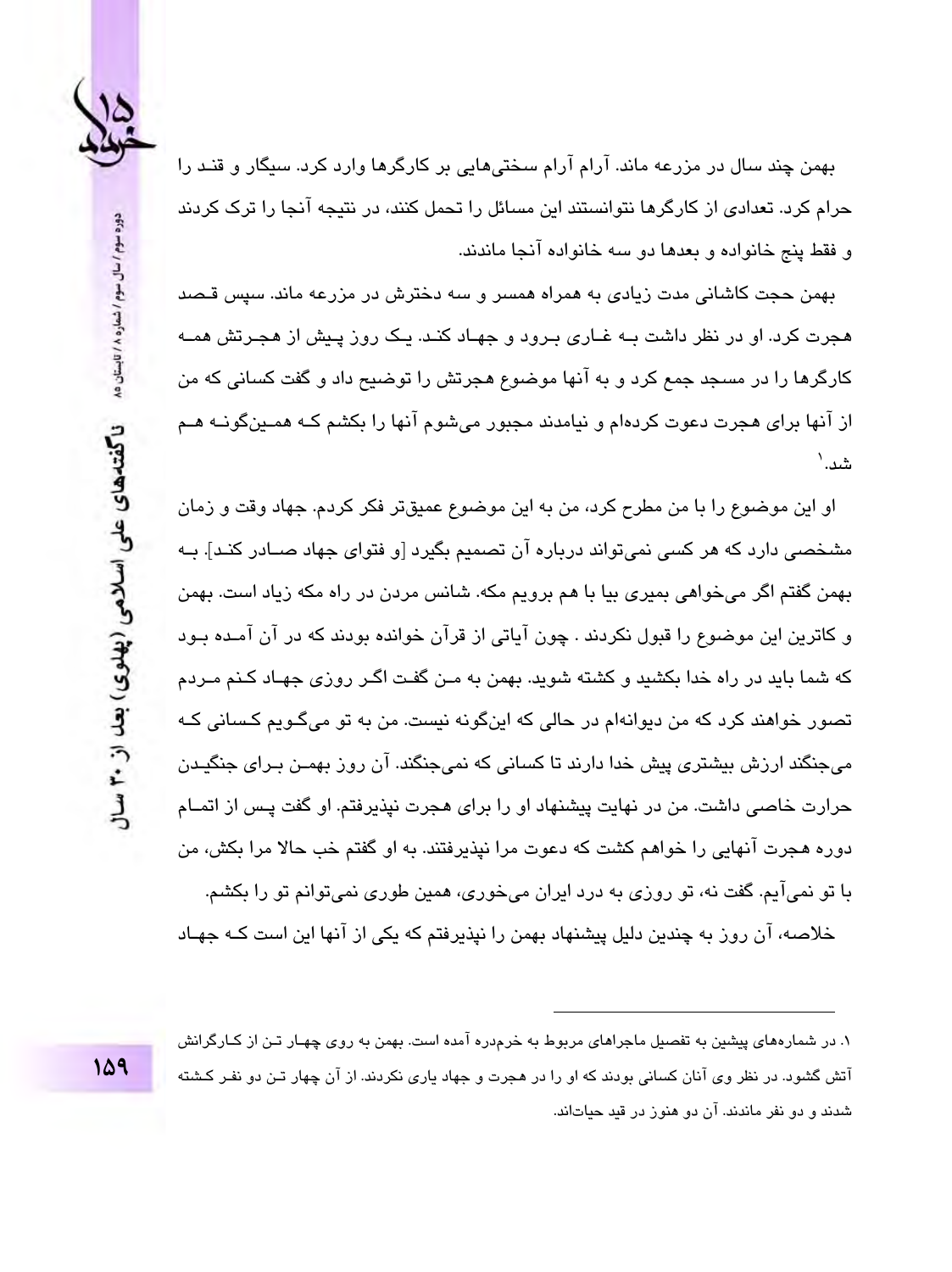كلتامه مقالات

موضوعی نست که آدمی به تنهایی در آن گام نهد و پیش برود.' به نظر من زبان و ســخن در بسیاری از اوقات به مراتب کشندهتر و مؤثرتر از اسلحه است، لذا من جهادم با حرف و ســخن بود و با جهاد گفتار به ضد حکومت پهلوی برخاستم. بهمن برای من یک دوست واقعے بـود و خواهد ماند. اما به نظر م اقدامات آخر او بیشتر یک کار احساسی بود. او می خواست خیدا از او راضی باشد. به نظرم او اشتباهاتی کرد. البته خدا خودش عالم است و همه چیـز را مـی،بینـد و می،داند.

> بهمن حجت کاشانی با همـسر افلـیج و سـه دخترش به غار رفتند. یک روز پیش از آغـاز حهادش پیش ما آمد و غسل شهادت کرد، امـا نگفت که می خواهد کسی را یکشد. او گفت من آخرين بار با اين زارعين حرف مي;نم. او آن شب په مزرعیه آمیده پیود و آن کارگرهیا را خانمي به شيشه پنجره آشپزخانه ما مي;زد<sup>۲</sup> و گفت: علے، آقا، علے، آقا بیا، بھمن سـر شـوهرم

بهمتن در صنحیتهنایش بنه مین مے گفت تو که اینقیدر بیه عرفیان علاقه داري چرا قرآن نمي خواني؟ به ِ توصيه پهمن قرآن خواندم و جــذب آن کتاب آسمانی شــدم. دیــدم کــه واقعسا معجسزه اسست. مفساهيمش بے نهایت است.

را برید. خواستم بیرون بروم و ببینم چه خبـر اسـت. امـا زنـم نگذاشـت و گفـت در ایـن خانــه چیزهای عجیب و غریبی میگذرد. خودت را قاطی این کارها نکن. چون اگـر مداخلــه کنــی همــه

۱. فهم دینے علی اسلامی در این مسأله عمیقتر از پهمن حجت کاشانی است. زیرا مطبابق شیریعت اسپلامی، جهباد شرایط خاصی دارد که تشخیص آن شرایط و دستور جهاد یا امام معصوم یا فقیه جامعالشرایط است. در محموع معرفت دینی بهمن علی رغم پاکی و صداقتی که داشته، از افراط و خطا ایمن نبوده است. ۲. شبی که بهمن از کوه پایین آمده و به مزرعه رفته و بـه روی کـارگرانش تیرانـدازی کـرده بـود علـی اسـلامی و همسرش در خانهای که بهمن در مزرعه برای او ساخته بود اقامت داشتند. علـی اسـلامی هـر از گـاهی پـیش بهمـن میآمد و در آن خانه ساکن میشد.

 $15.$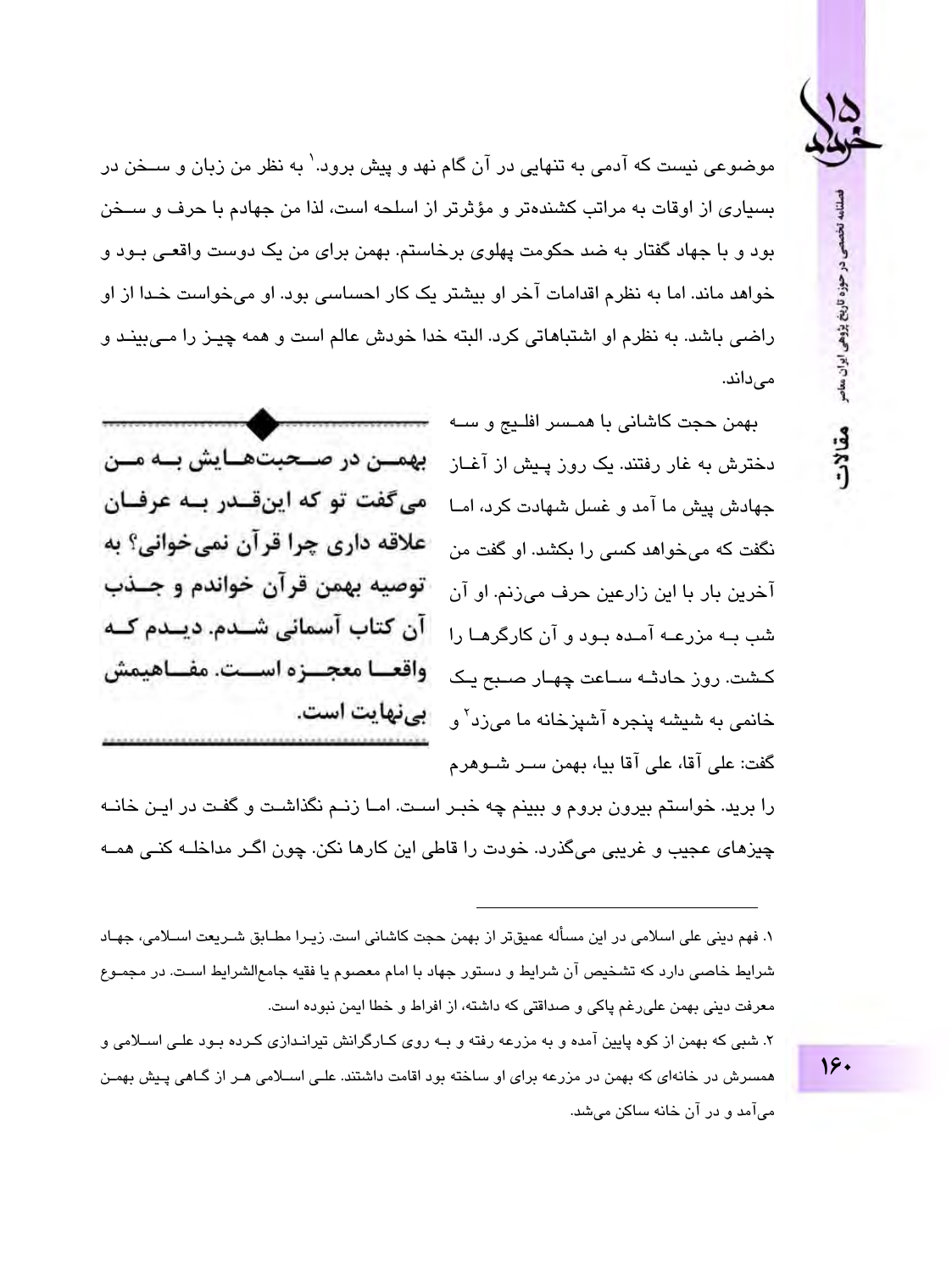

مے گویند یا او بودی۔

ساعت شش صبح هوا روشن شده بود که دیدم کسی در زد، رفتم در را باز کردم، دیدم یـک درجهدار ارتش جلـوی در ایـستاده و دور تـا دور منـزل را سـربازان محاصـره کـردهانـد. آن درجهدار خيلي با احترام به من گفت: شما مي،دانيـد بهمـن حجـت كاشــاني كجاسـت؟ مـن فكـر میکردم رفته به کوه، لذا به او گفتم: یک جایی در همین دنیاست ولی دقیقا نمـی،دانـم کجاسـت. گفت: شما میدانید که او دو نفر را کشته؟ گفتم: فکر میکنم یک چیزهایی اتفاق افتاده. گفت: بـا من بیایید. با آن درجهدار به زاغه مزرعه رفتیم. دیدم دو نفر کشته شده و یک نفر هم لال شـده بود. یکی هم که قرآن به دست داشت گلوله از بالای سرش رد شده بـود. جـسدها را کـه دیـدم گفتم خدایا من چه کار میتوانم بکنم. چشمم به جسد صفر افتـاد. او یکـی از کـارگران خـوب و زحمتکش بهمن بود. پیش خود گفتم خدایا اگر این مرد باید در راه خدا کشته میشد پس من هم بايد در راه خدا كشته شوم. او آدم خوبي بود و تنها دليل كشته شدن او توسط بهمن ايـن بـود که حرف بهمن را برای هجرت نیذیرفته بود. خلاصــه جـسدها را داخـل وانـت گذاشـتم و گفـتم لااقل اینها را ببرم و خاک کنم.

# ♦ دستگىرى، بازداشت و بازجوىي من`

از زاغه و مزرعه بیرون آمدم. در بین راه کماندوهای ژاندارمری ماشین مرا محاصره کردند و به من گفتند پیاده شو. من پیاده شدم و آنها مـرا بــه ژانـدارمری خـرمدره بردنـد. آنهـا فکـر میکردند من بهمن هستم که دستگیرم کردهاند. وقت نمــاز صــبـح بــود مــرا ســوار یــک ماشــین شورلت کردند. در داخل ماشین یک سرباز سمت راست و یک سرباز سمت چیم قـرار گرفتنـد. یک شورلت هم در جلو و یک شورلت هم در پشت سر ما به راه افتاد. مسیر حرکت تهران بـود.

۱. با توجه به وقوع حادثـه خـرمدره در ۲۹ فـروردین ۱۳۰٤، تـاریخ دقیـق دسـتگیری علـی اسـلامی در همـان روز مىباشد.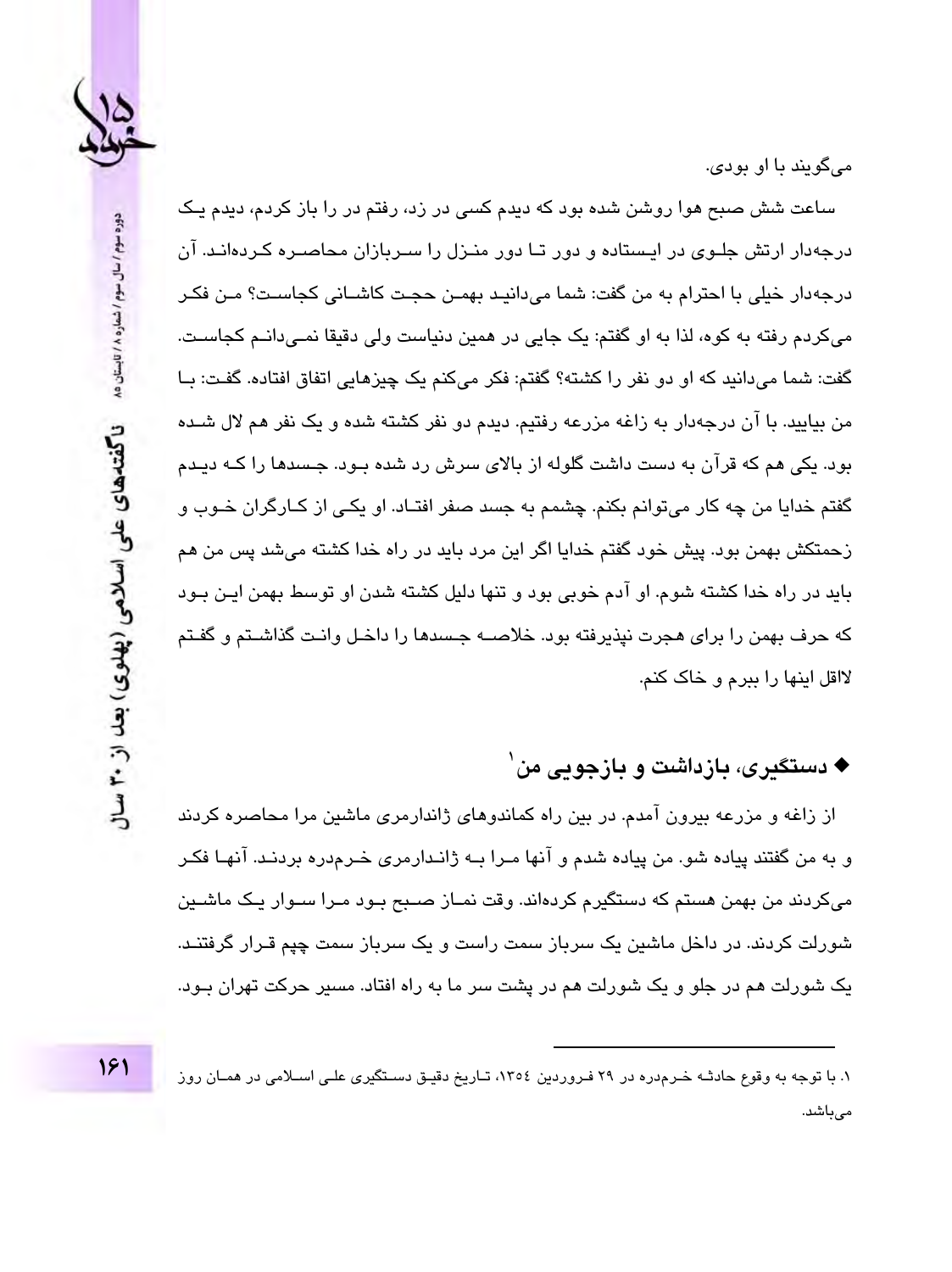فصلنامه تخصصي در حوزه تاریخ پژوهی ایران معاص مقالات

در نزدیکه های تهران فردی که در داخل ماشین مـا و کنـار دسـت راننـده نشـسته بـود از مـن سؤال کرد: شما بھمن حجت کاشانی مستبد. گفتم: نه من علی پھلوی مستم. تـا اپـن را گفـتم او تماسی گرفت و از آن طرف به وی گفتند: شما آنجا که باید می٫رفتید نروید، بروید بـه خیابـانی در جاده قديم كرج. ماشين به آن سمت حركت كرد. وارد يک ويلا شديم. وقت نماز مغرب بـود. نمازم را خواندم و داخل ماشین ژاندارمری نشستم. در این هنگام درجهداری پـیش مـن آمـد و گفت: دوستانتان به دنبال شما مي آيند. گفتم: كدام دوستان؟

لحظاتی بعد چهار جوان ساواکی با لباسهای شخصی وارد شدند و مـرا داخـل یـک ماشـین پیکان سوار کردند. روی سرم یک کسه سیاه گذاشتند که نتوانم جایی را ببینم. ماشـین بـه راه افتاد و فکر میکنم از چهارراه رضا رد شدیم و به سمت شرق تهـران رفتـیم و وارد یـک ویـلا شدیم. آنجا چشمانم را باز کردند. خود را داخل اتاق پر از تخت دیدم. آنجا گفتند: اعلی حـضرت درباره شما با تبمسار [نعمتالله] نصيري ٰ صحبت مے كند و شما آزاد مے شوید، ناراحت نباشید. سپس از من سؤال شد: آیا میخواهید برایتان غذا بیاوریم؟ گفتم: نه، اصــلا مـن اعتـصاب غـذا می کنم و چیزی از شما نمی خواهم. من پیش خود فکر می کردم که مرا آزاد می کنند و بـه خانـه می روم. ولی مرا به اوین بردنـد و لبـاس هــایم را کندنـد و قـرآن نقـرهای|م را گرفتنـد و لبــاس سرمهای زندان تنم کردند. دوباره چشمانم را بستند و مرا دو طبقه بالا بردند و پس از حرکت دادن از راهرویی، در اتاقی را باز کردند و مرا انداختند آنجا. چشمهایم را هم باز کردند.

۱. ارتشید نعمتالله نصیری فرزند عبدالممالک در سمنان متولد شد. تحصیلات خود را در دانشکده افسری ب و پاییان رساند و ابتدا فرمانده گردان هنگ ۱۸ کرمان و فرمانده گردان مستقل سپرچان شد. سپس به فرماندهی هنگ یکـم از لشگر گارد و فرماندهی گارد سلطنتی منصوب شد. در ۱۳۵۰ به ارتشیدی ارتقا یافت. نیصیری از عوامل میؤیر در کودتای ۲۸ مرداد بود و مدتی پس از سقوط دولت مصدق به عنوان معاون نخست وزیر و رئیس سازمان اطلاعـات و امنیت کشور منصوب شد. او در ارعاب، تعقیب و شکنجه و قتل انقلابیون دخالت مستقیم و غیر مستقیم داشت و با استفاده از موقعیتش ثروت زیادی اندوخته بود. وی پس از پیروزی انقلاب اسلامی در ٢٦ بهمن ٥٧، در دادگـاه انقلاب محاكمه و اعدام شد.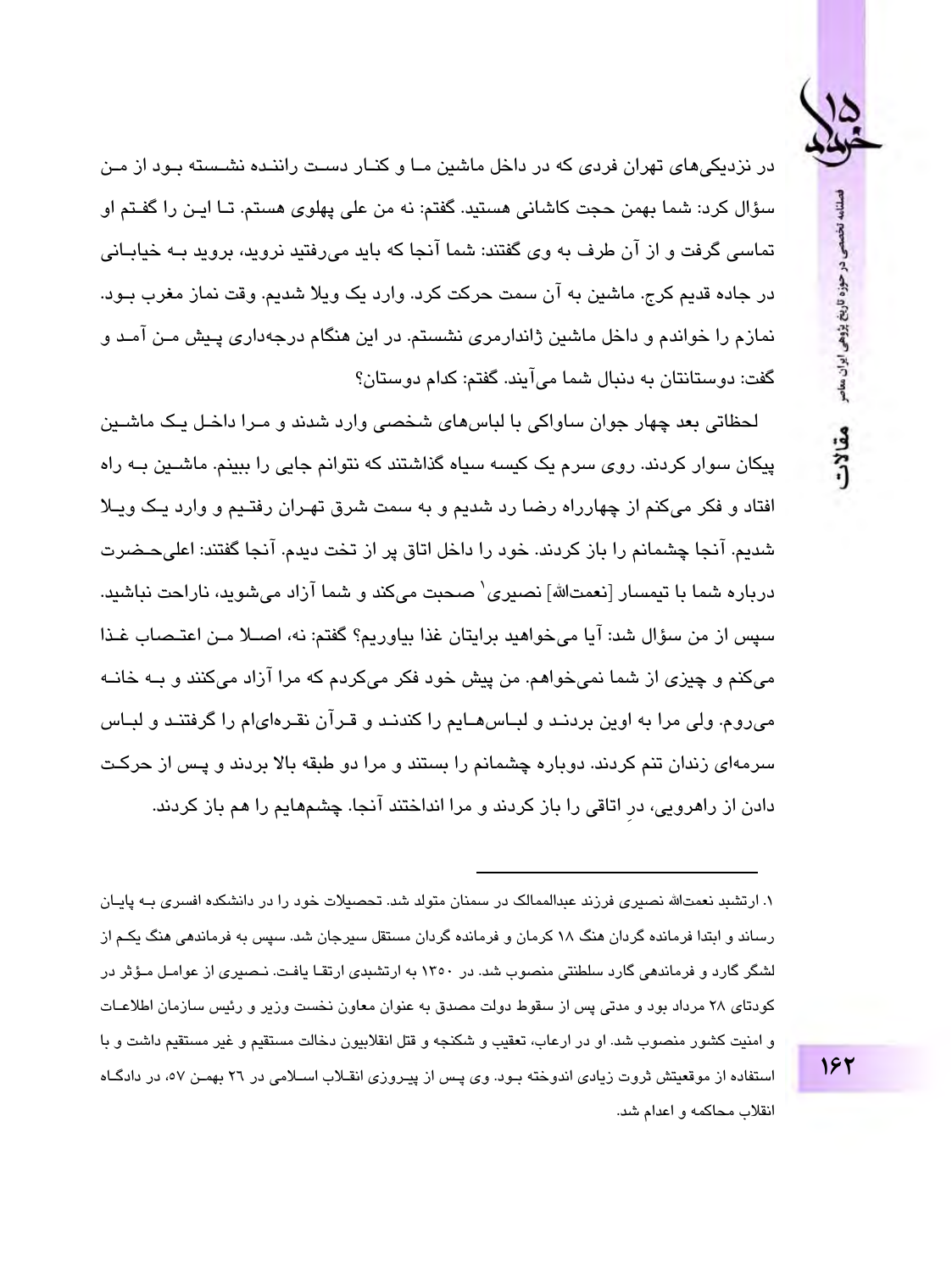ر<br>مسع الدانو*ي الوح*م بالمصبحة المسابس المراكبة بروالآله معاملين ززال نسرى مهز شاسلان دائعن سيقدأ فقدر ومون زندان مياريد أبرسيد باسلان دائعى ماتلا درن ورنم درزان بستم دعهد مند بنك ورسلان كار كورونيك ودنبالى حيث آويكن مود و مت ریاله مذبور در قارا که جدید را فاع این مکتبه اند سلاماتص بالمجانبة مأسكنده كركتك الروجية أوت فوست مرا ورابي باره ودعنى مؤينية كماكم شاكيك سلون وتعن شاهت دار و شاهته با مرا تحل اتبن میز بید رحمد شاخذ میزدهداری کرها کمیتوانید در خوړن ځونړن. كمجار ترأ فاند شيران و الأساء الأمراكات مبت  $G/H$ ويستور بقاء ارج أسالة تزكية مداهدر وعليت تكران وفرس كالمامين مردوسة المقبولين  $\frac{1}{\sigma}$ أبالا والأستث للصريح وجنج  $11$  $V/\sqrt{2}$ 

وقتی به اتاق نگاه کردم خود را در یک سلول خالی دیدم. ایـن سـلول یـک روشـنایی از بـالا داشت و تنها چیزی که می توانستم ببینم همان روشنایی بود. همان روز اول دکتـری پـیش مـن آمد و گفت: امکان دارد شما زندانی ها بخواهید خودکـشی کنیـد. اگـر مـی خواهیـد چنـین بکنیـد حاضرم الان دارویی به شما بدهم کـه راحـتتـر ایـن کـار را انجـام دهیـد. بـه آن دکتـر گفـتم: میخواهم بدانم که چه کار کردهام. جوابی نداد. فردای آن روز سرهنگ سجدهای` ـ فرد کوتـاه قدی با عینکی کوچک ـ با یک سرهنگ دیگر پیش من آمدند و بـازجویی را از مـن آغـاز کردنـد. اين پارچويي هغده روز به طول انجاميد. آنها در طول بازجويي ها از مين مييپرسپيند: روابط شما با حجت کاشانی چه بود؟ چرا ضد عمویتـان هـستید؟ چـرا بـا مارکسیـستهـای اسـلامی رابطه داريد؟ من گفتم شما درباره ارتباط من و بهمن دروغ میگویید. درباره عمویم هم بگـویم که من ضد کسی نیستم. آدمی باید با چیزهایی ضدیت داشـته باشـد کـه قابلیـت آن را داشـته

۱. منظور جلال سجدهای است که در دورهای مسئولیت ضد اطلاعات گارد شاهنشاهی را عهدهدار بود.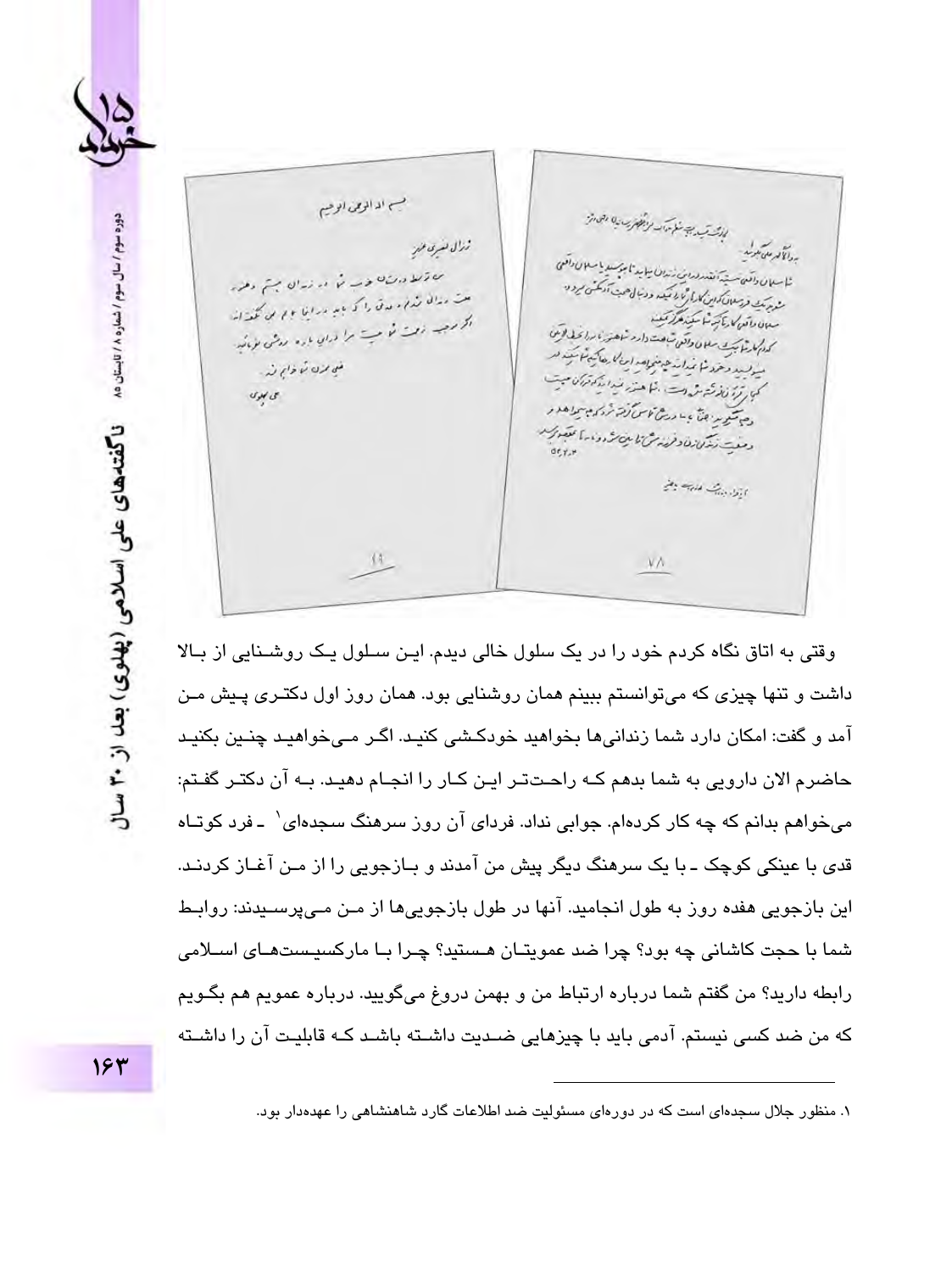

مقالات

باشند. آنها مي خواستند ببينند آيا من و بهمن ارتباطي با مجاهدين خلق داشتيم يا نه. مـن آنجـا برایشان حرف دروغی نزدم. با هیچکس کار نمیکردم، بهمن هم با کسی کـار نمـیکـرد. نــه بــا مجاهدين خلق و نه با هيچکس، خودش بود و ايمانش.

هفته اول سخت گذشت. حتی قرآن هم به من ندادند که بخوانم. هفتـه دوم بـه مـن گفتنـد بیـا بیرون ورزش کن. آنها از این کار برنامه و نقشهای داشتند. من بی خبر از هر چیز قبول کـردم. چشمهایم را بستند و مرا از طبقه دوم به پایین آوردند و وارد حیاطی کردند. چشمانم کـه بـاز شد با دیدن نور آفتاب سوزش شدیدی در چشمانم حس کردم، چون داخل زندان نـور چنـدانی نبود و آفتاب را نمی دیدم. خلاصه آنها یک توپ بسکتبال بـه مـن دادنـد. محوطـه حیـاط حـدود شش هفت متر بود که دور آن را دیوارهایی پوشانده بود و روی آن دیوارها سربازهای مسلح اىستادە بودند.

چند دقیقه از ورودم به حیاط نگذشته بود که صدای گلنگدن اسلحههـا را شـنبدم. یـک لحظـه سرم را بلند کردم و دیدم که تمام آن سربازان مسلح مرا نشانه گرفتهانـد؛ مـات مانـدم. طـولی نکشید که به سویم شلیک کردند. گلولهها صدای مهیبی داشتند. فکر کردم که مردهام. روی زانو به زمين افتادم و چند ثانيه به حال اغما رفتم. در همان لحظات مي شنيدم كه آنها به مـن تـوهين ميكردند. وقتي به خود آمدم تعجب كردم، چون زنده مانده بودم. بله، آن گلولهها واقعي نبودند فقط صدای مهیبی داشتند. در آن حادثه آسـیب روحـی روانـی شـدیدی بـه مـن وارد شـد. بـه گونهای که بعدها پس از آزادی از زندان به یک روانپزشک مراجعـه کـردم. البتـه شـاه هـم از ترس اینکه مبادا من اتفاقات داخل زندان را در بیرون فـاش کـنم بـرای مـداوای مـن یـک دکتـر روانشناس امریکایی به نام ژانو آورد. ناگفته نماند کـه هنـوز هـم افـسردگی ناشـی از آسـیب روحی روانی آن روز را دارم.

مادرم یا یک وکیل پینالمللی تماس گرفت. او پرای آزادی من اقداماتی کرد و سیرانجام شیاه دستور داد مرا آزاد کنند. قرار بود شش ماه در زندان بمانم کـه پـس از هفـده روز آزاد شـدم. يس از آزادي، نصيري پيش من آمد و به من فحش داد و گفت مے دانم كـه تـو بــا كمونيـستهــا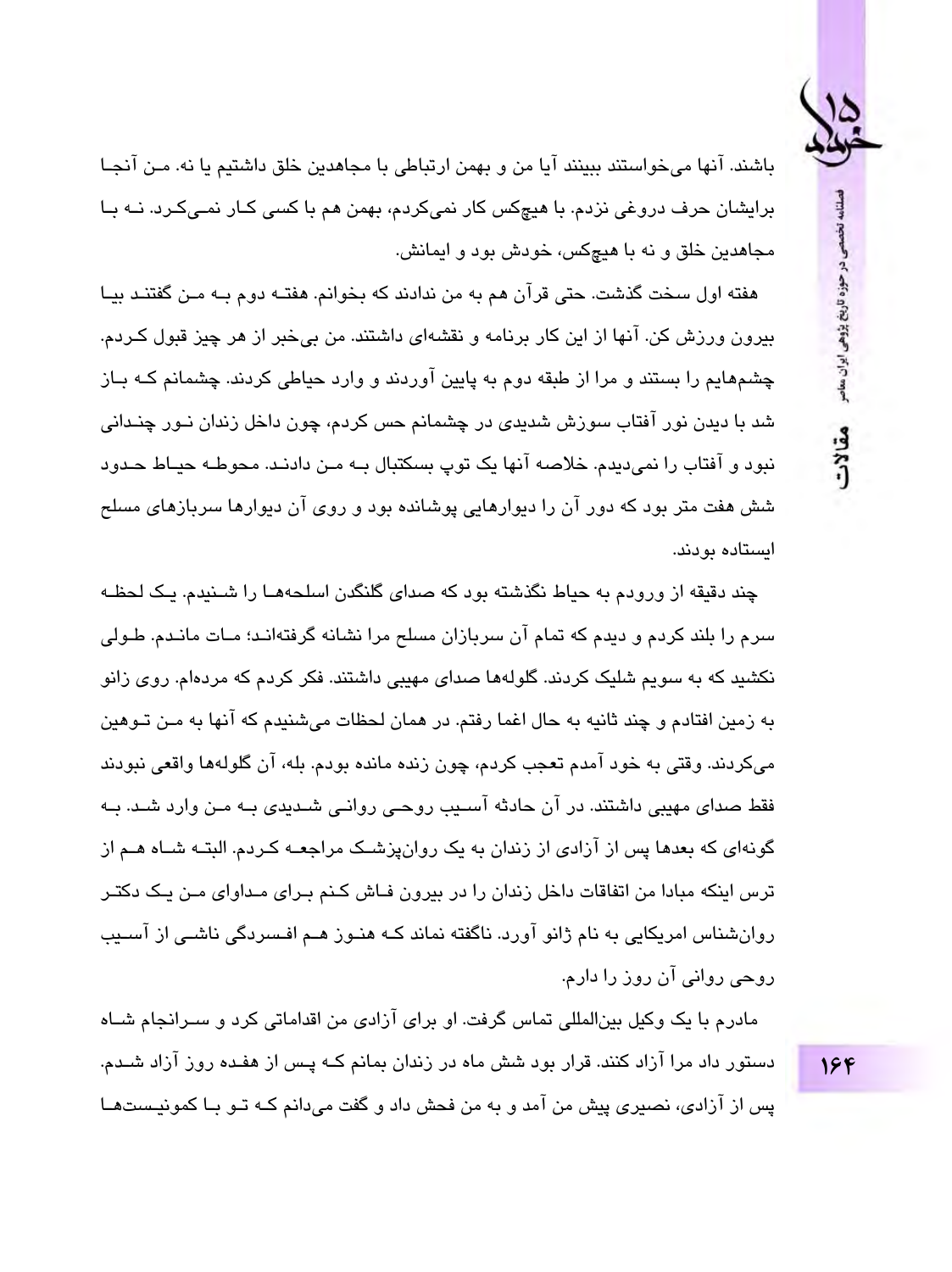

رابطهای داری. به او گفتم این حرفها را به شاه مینویسم ببینم این فحشها هم از طرف شـاه است يا خودتان؛ كه البته اين كار را نكردم. همان لحظات [اسدالله] علم` را هــم ديـدم. او بــه مـن گفت شما چرا بر ضد دولت می جنگید. من یک چک سفید به شما می،دهـم کـه هـر چقـدر دلتـان خواست بنویسید. اما دست از مخالفت با عمویتان بردارید. من قبول نکردم و گفتم من با عمویم سر جنگ ندارم. من فقط دنبال کار خدا هستم.

#### ♦ فعاليتهاي كشاورزي

پس از آزادی در خیابان فرشته، در خانه مادرم حدود دو سال خانهنشین شدم. از آن به بعد تمامی رفتارهای من تحت کنترل مأموران ساواک بود و اگر میفواستم جایی بروم باید از آنها اجازه میگرفتم. در آن دوران، تصمیم گرفتم به کلاله گرگان بروم و روی زمینهای پدرم کـار کشت و زرع انجام دهم. با اینکه تحت نظر بودم اما فعالیتهایم را آغاز کردم. یـادم هـست هـر وقت می خواستم به مزارعم در کلاله بروم دو نفر ساواکی همیشه همـراه مـن بودنـد و رفـت و آمدهای مرا کنترل میکردند. زمینهای پدرم در کلاله سه هـزار هکتـار بـود و زمـینهـایی کـه بعدها خریده شد خیلی وسیعتر از آن بود، از یک طرف به کلاله و از طـرف دیگـر بــه بجنـورد میرسید. پدر مادرم از خودش پول داده بود که این زمینها را بخرند، دربار هم گفتـه بـود کـه مخارج تو را پس میدهیم که این کار را نکردند. بخشی از زمینهای خریداری شده نیـزار بـود که برای از بین بردن آنها یک سال فعالیت کردیم. همچنین از زیر رستمکوه، قناتی کندیم و نیـز

۱. امیر اسپاله علم فرزند محمد ابراهیم شوکتالملک بیرجندی در ۱۲۹۸ زاده شد. او تحصیلات خود را در بیرجنید و تهران ادامه داد و سپس وارد دانشکده کشاورزی کرج شد. وی در کابینه ساعد ابتـدا بـه وزارت کـشور، سـپس بـه وزارت کشاورزی منصوب شد. در کابینه رزمآرا هم سمت وزارت کار را بر عهده داشت و در کابینه علاء متـصدی پست وزارت کشور بود. علم در تیر ۱۳٤۱ نخست وزیر شد و تا اسفند ۱۳٤۲ در آن سمت باقی بود. در آن تاریخ از نخست وزیری برکنار شده جای خود را به حـسنعلی منـصور داد. وی از ۱۳٤٥ تــا ۱۳٥٥ وزیـر دربـار بـود. او در سالهای آخر عمر دچار بیماری سرطان شد و در فروردین ۱۳۵۷ در امریکا درگذشت.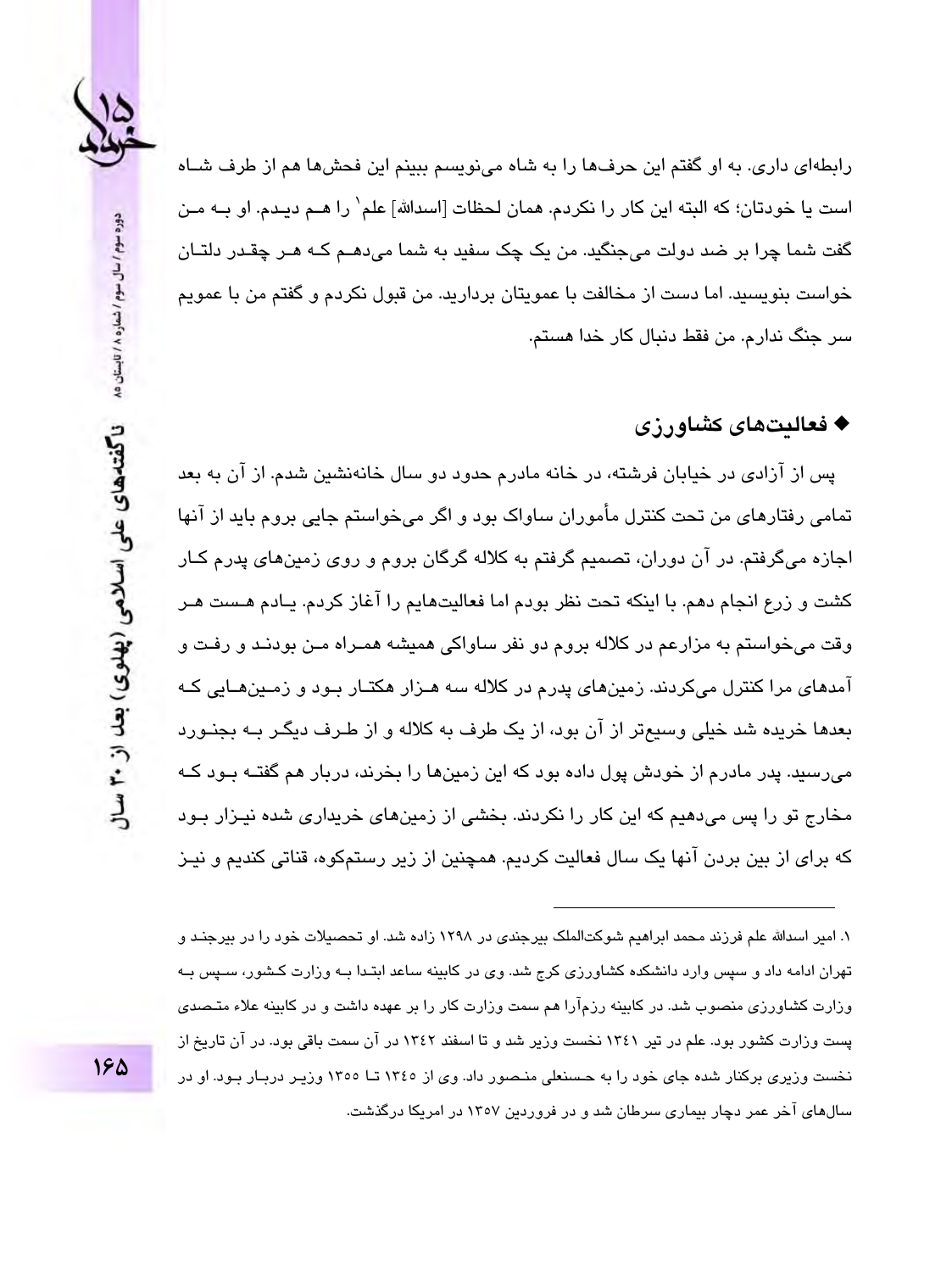، در حوزه تاریخ پژوهی ایران سام

مقالات

مدرسه و مسجدی ساختیم.

بعد از مدتی کار کشت و زرع شروع شد. مـن بـا زارعـین منطقـه بـه صـورت شـراکتی کـار می کردم. زمین از من و کار از آنها. هنگام برداشت هم ۷۵٪ با زارعین و ۲۵٪ سهم من بود. در کارها هم به آنها کمک میکردم و در جریان فروش محصولات یعنـی پنبـه، گنـدم و … از خـود زارعین استفاده میکردم تا خودشـان در جریـان قیمـتهـا و خریـد و فـروش قـرار بگیرنـد و احساس نكنند من محصولات را به مبلغ بالا میفروشم و در تقسیم سود قیمت محـصول را بـه مبلغ پایین حساب میکنم. خرید بذر هم به عهده همان زارعین بود. ایـن شــیوه فعالیـت مـن در زمینهای کشاورزی سبب شده بود که درباریها به من کمونیست بگویند. این در حالی بود که من روی زمینهایم قانون اسلامی کار را برقرار کردم.



من اعتقادات اسلامی داشتم و در مزرعه و خانهام شـخص بـیحجـاب راه نمـیدادم. در هـر فرصت به امر به معروف و نهی از منکر میپرداختم. به روستاها و شهرهای همجوار میرفتم و برای آنها از اسلام سخن میگفتم و فساد و ظلم و ستم دربار و درباریان را به آنها توضـیح مى،دادم.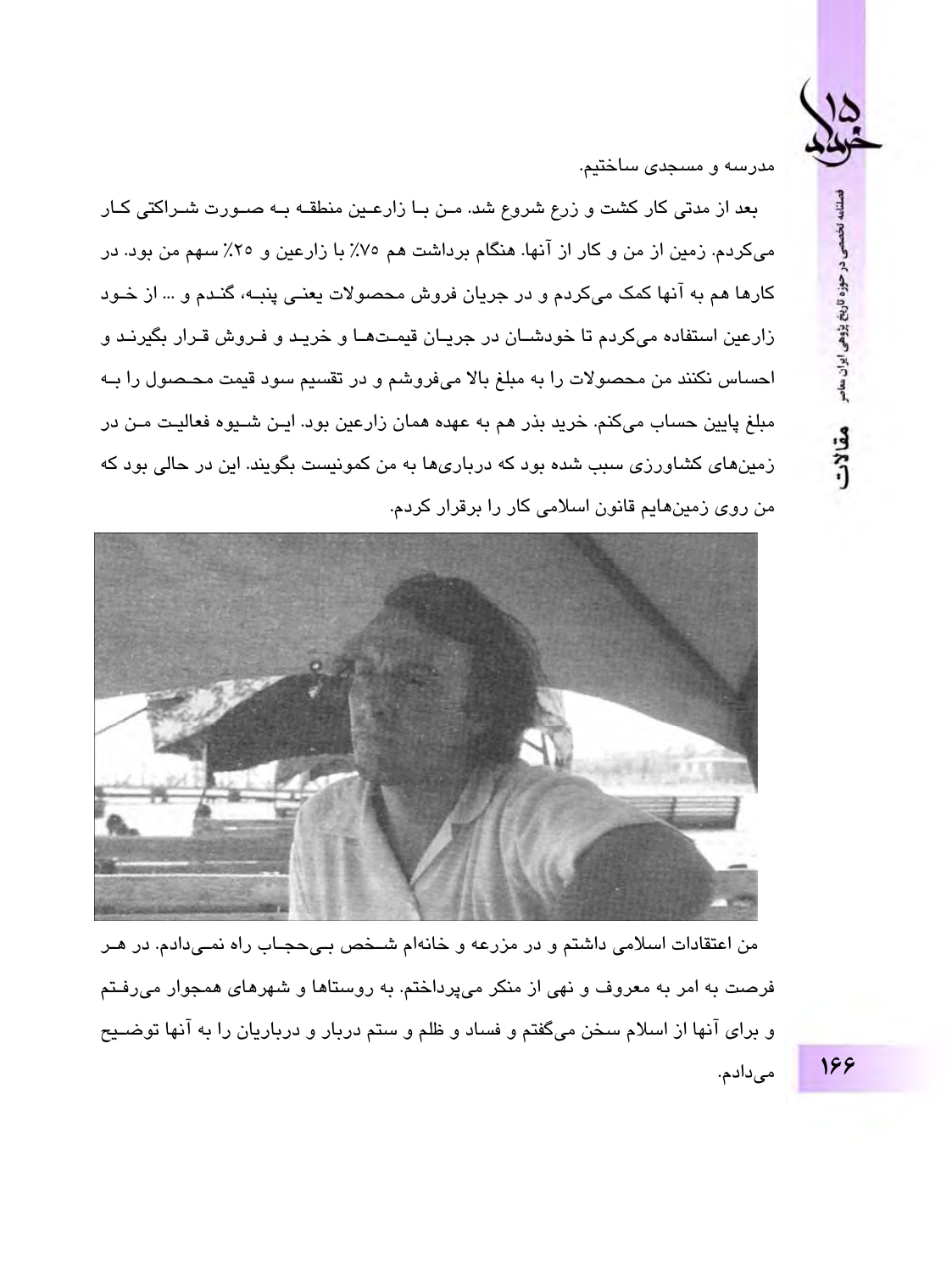



من چند ماه در تهران می،مانـدم و دوبـاره بـه کلالـه مـی،رفـتم. وقتـی در کلالـه وارد دفتـرم میشدم میدیدم حدود صد نفر شاکی دارم. همه اینها تله و نقشهای از سوی دربار و درباریان بود و به ماجرای افشاگری من بازمیگشت؛ زیرا در آن دوران در گرگان فردی به نام سرهنگ مزین بود که تمام گرگان را مثل شاه رهبری میکرد. او رئیس نظـامی منطقـه بـود امـا جایگـاه شاهی برای خودش درست کرده بود و از مردم باج میگرفت. اگر کسی میخواست چاهی حفر کند علاوه بر آنکه میبایست چیزی به دولت میداد باید مبلغی هم بـه سـرهنگ مـزین پرداخـت میکرد. من کارهای او را دیدم و نتوانستم دوام بیاورم و علیه او افشاگری کـردم و بـا سـند و مدرک نشان دادم که او از مردم باج میگیرد اما از آنجا کـه اطرافیـان شـاه بـا مـزین بودنـد و دست خیلی از آنها آلـوده شـده بـود طرفـداری مـزین را کردنـد و بـه شـاه رسـاندند کـه مـن کمونیست هستم و باید دستگیر شوم. شـاه آدم ضـعیفی بـود و اطـرافش را یـک حلقـه نظـامی پوسیده فرا گرفته بود و من با افشای کارهای مزین ـ که در قالب نامه به شـاه و فـرح توضـیح دادم ـ در واقع نیشی به آن حلقه پوسیده زدم. من در واقع از زارعین در برابر سـرهنگ مـزین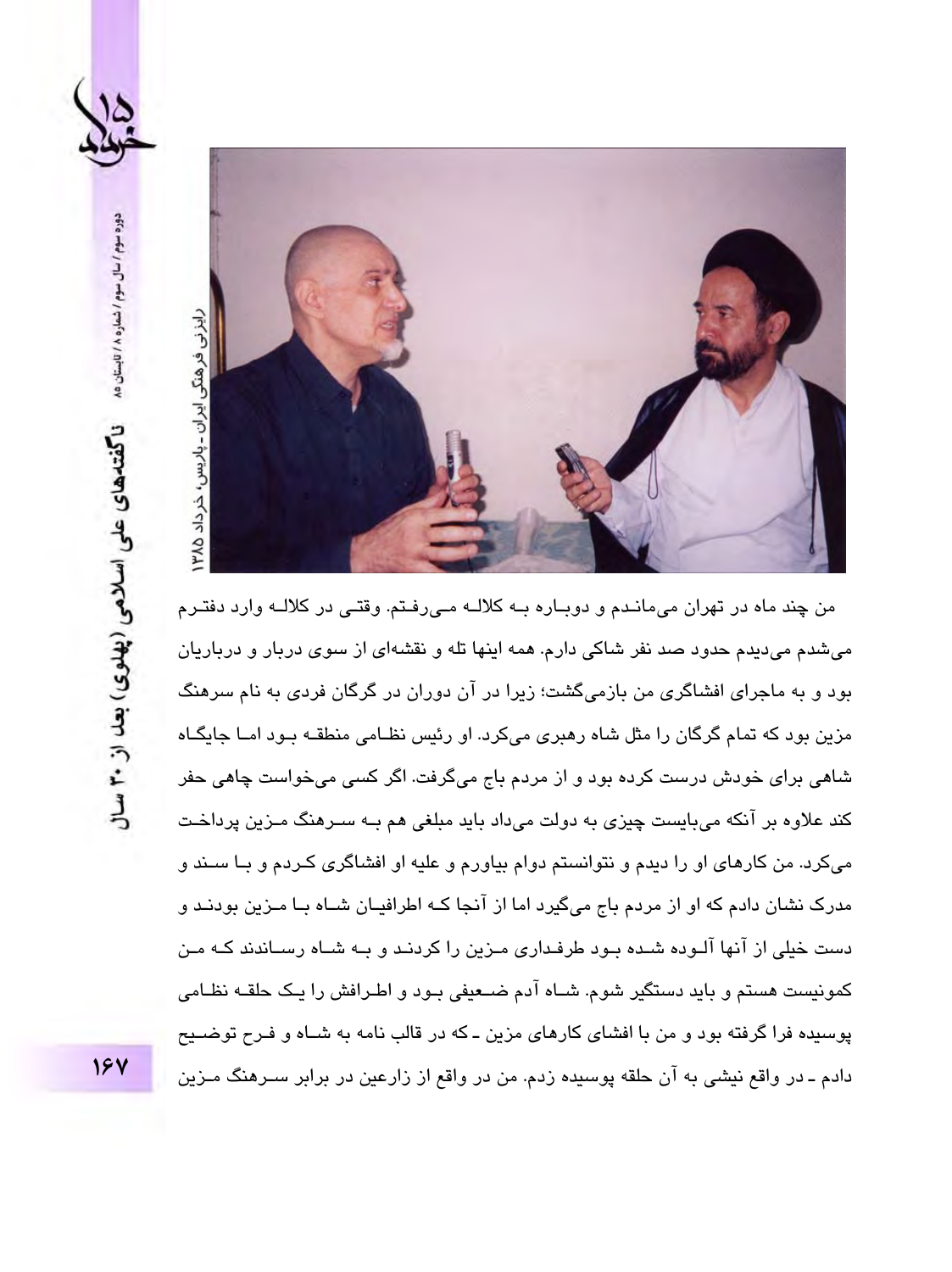دفاع کردم. این موضوع به مزاج درباریان خوش نیامد و من با انگ کمونیستی بازداشـت شـدم و یک روز هم در اوین ماندم.

## ♦ ييروزي انقلاب اسلامي

من تا زمان پیروزی انقلاب و یکی دو سال بعد از آن هم در کلاله به فعالیتهـای کـشاورزی ادامه دادم. البته چون همسرم تحمل ماندن در کلاله را نداشت به اجبار دو سه ماهی در تهـران و دو سه ماهی در کلاله بودیم. من یک سال پیش از پیروزی انقلاب اسلامی به مکه رفتم. شـاه تصمیم داشت برای من محافظ بگذارد که این کار برایم هزینه زیادی داشت. لذا قبـول نکـردم و یا یکی از دوستانم به نام بیژن اسدیختیار به سفر مکه رفتم.

در جریان پیروزی انقلاب با زن و بچههایم در تهران بودم. یادم هست کــه بــالای پــشت بــام خانه می٫دفتیم و صدای رگبار و اسلحه را میشنیدیم.

من پس از خروج از ایران به سوئیس و سپس فرانسه رفتم و هـم اکنـون در فرانـسه زنـدگی مے کنم.

#### ♦ ارتباط با علما

در سالهای پیش از پیروزی انقلاب اسلامی با آیات موسوی ملایری و قمی ارتبـاط داشــتم` و اگر سؤال شرعی داشتم از ایشان میپرسیدم. یکی دو بار هم به دیدار آقـای شــرىعتمداری ــ

۱. در اسناد پر جای مانده از آن ایام سندی وجود دارد که نشان میدهد علی اسلامی در انجام کارهای خبر و پاری رساندن به مستمندان و فقر ان فعال بوده است. در این سند که به دستخط سید حمالالدین موسیوی ملاییری است آمده است: «بسم الله الرحمن الرحيم. مبلغ شصت هزار تومان از بابت زكات بـراي تقسيم بـه فقـرا و مـوارد مقـرره اسلامي از طرف والاحضرت على پهلوى دام عزه و عمره توسط آقاي على اصغر حاج بابايي به اينجانب رسيد. اميـد است مورد قبول خداوند و توجه صاحب شرع انور قرار گیرد.

سهشنبه ٢٧ شعبان المعظم ١٣٩٦. سيد جمال الدين موسوى الملايري.»